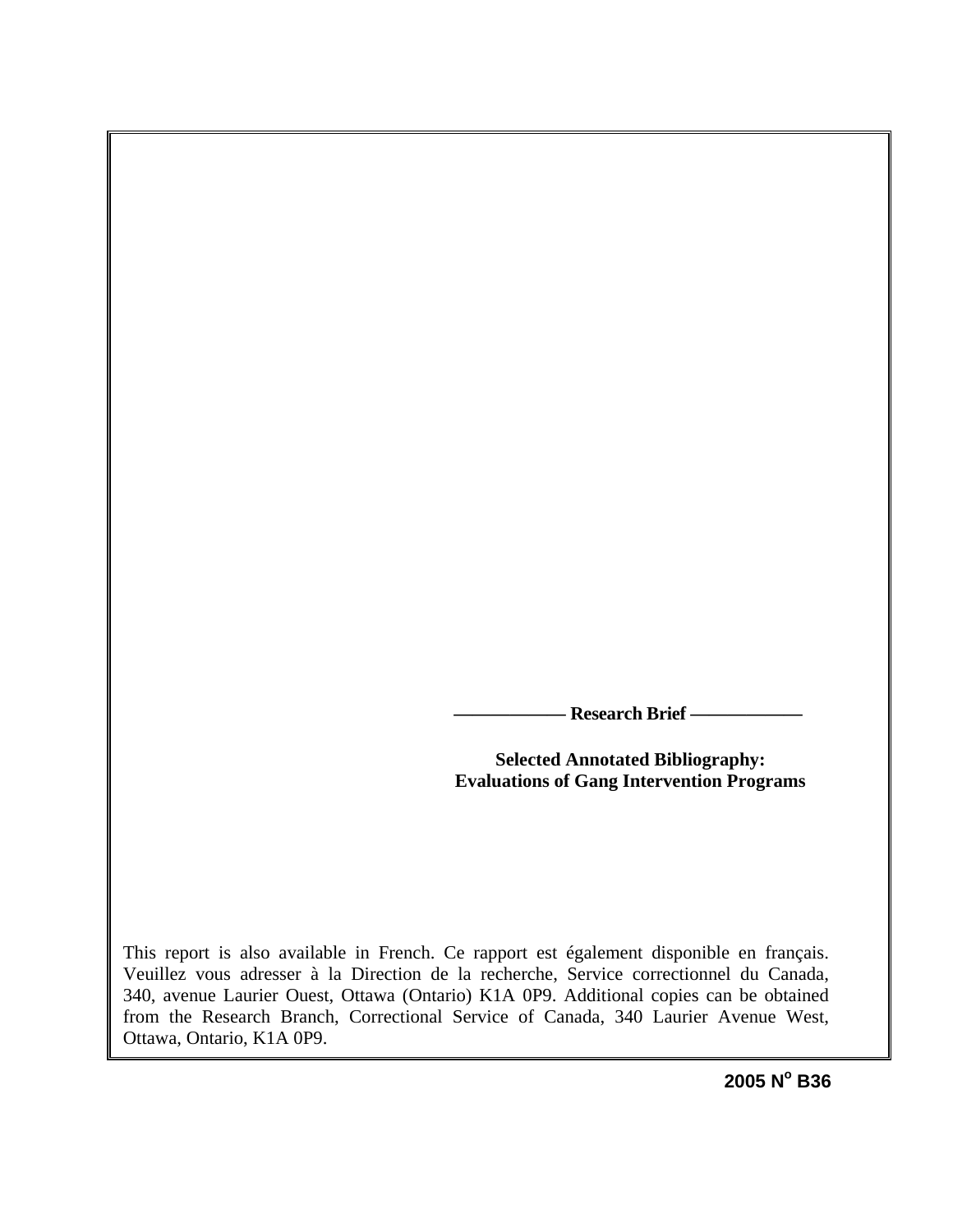**Selected Annotated Bibliography: Evaluations of Gang Intervention Programs** 

> Robin Westmacott Yvonne Stys & Shelley L. Brown

Research Branch Correctional Service of Canada February 2005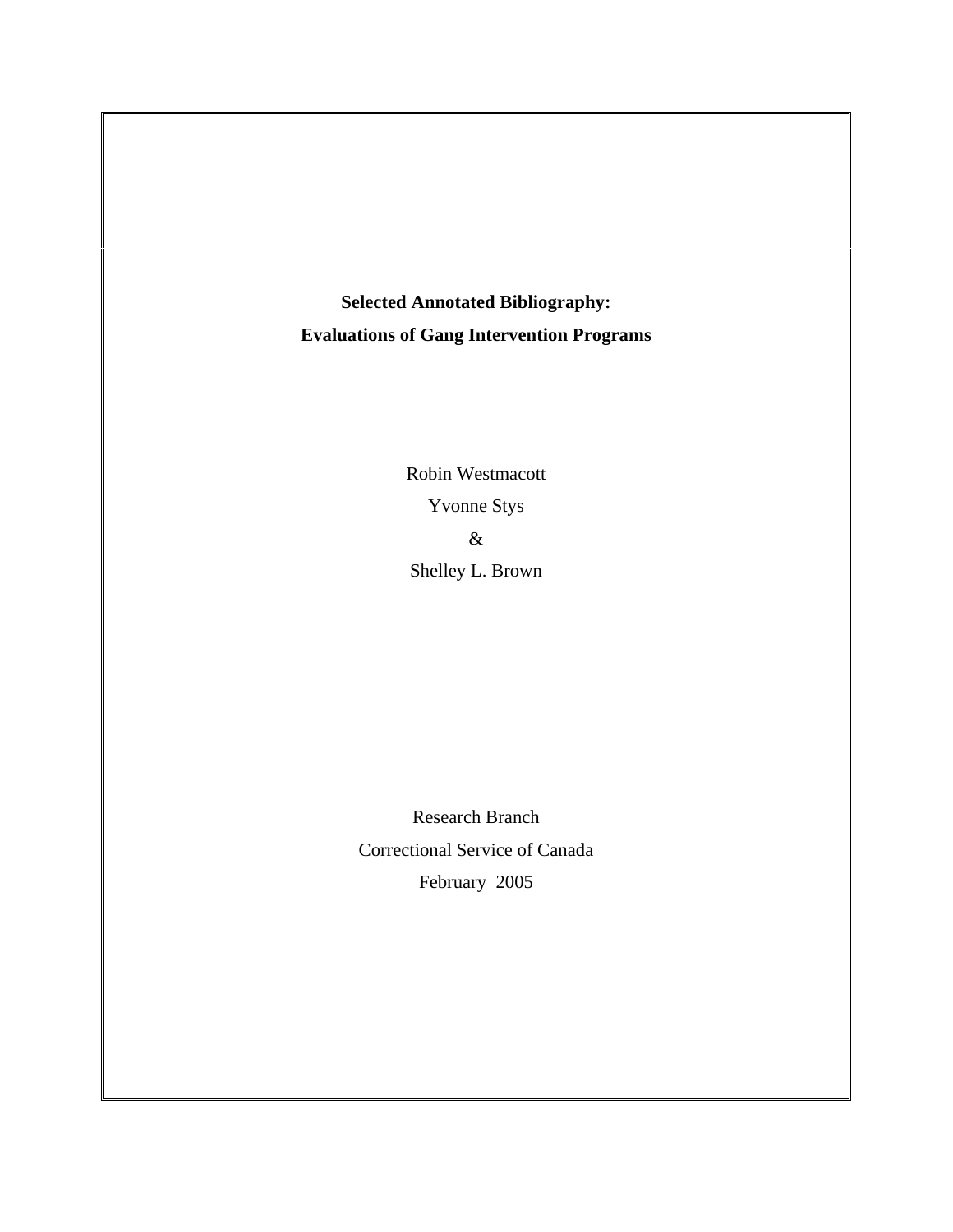# **EXECUTIVE SUMMARY**

Gangs and criminal organizations have become a growing concern for Canadians, and identifying the impact of gang affiliated offenders on correctional staff and institutions has become a priority for the Correctional Service of Canada (CSC). Recognizing the influence such offenders may have, CSC has mandated a number of initiatives to better understand gangs and criminal organizations both inside and outside the institutions while examining the effectiveness of current policies and procedures aimed at managing gang affiliates.

In order to better inform policies and best practices related to criminal organizations, this research brief provides a review of gang prevention and intervention strategies. Focusing only on those strategies which were formally evaluated, program descriptions and outcome results are presented.

Brief Highlights:

- Although many gang prevention and intervention initiatives are in operation, the majority have not been evaluated. Many of those that have been evaluated lack robust statistical methodology, relying heavily on qualitative data, hearsay reports, and non-experimental designs. Program evaluations have generally focused on youth in community settings rather than institutional settings.
- Prevention and intervention programs have adopted several strategies. Detached-worker programs, curriculum-based prevention programs, and suppression programs encompass the majority of program efforts. Recently, multi-faceted approaches to intervention have employed a combination of these strategies along with provision of job opportunities, education, and individual and family counselling for gang members.
- Program evaluations suggest that curriculum-based prevention programs targeting youth at-risk for gang involvement, such as the Gang Resistance Education and Training program (G.R.E.A.T.), effect modest short-term change. However, follow-up studies have found program participants to be as likely as non-participants to become gang members in the long-term.
- Detached-worker programs, which employ social workers, paraprofessionals or indigenous leaders in an effort to provide outreach to gangs, have been found to be both ineffective and detrimental. More modern detached-worker programs (e.g., Broader Urban Involvement and Leadership Development) have included curriculum components addressing consequences of gang involvement, peer pressure, and substance abuse. Despite this addition, these programs have also been found to be ineffective in preventing youth from joining gangs.
- Gang suppression programs focus on a coordinated justice response to gangs, emphasizing the persecution and conviction of gang members. Partially designed to remove gang leadership in an effort to reduce gang activity, evaluations have found mixed results. Although effective in decreasing gang-related crime in the short term, gang suppression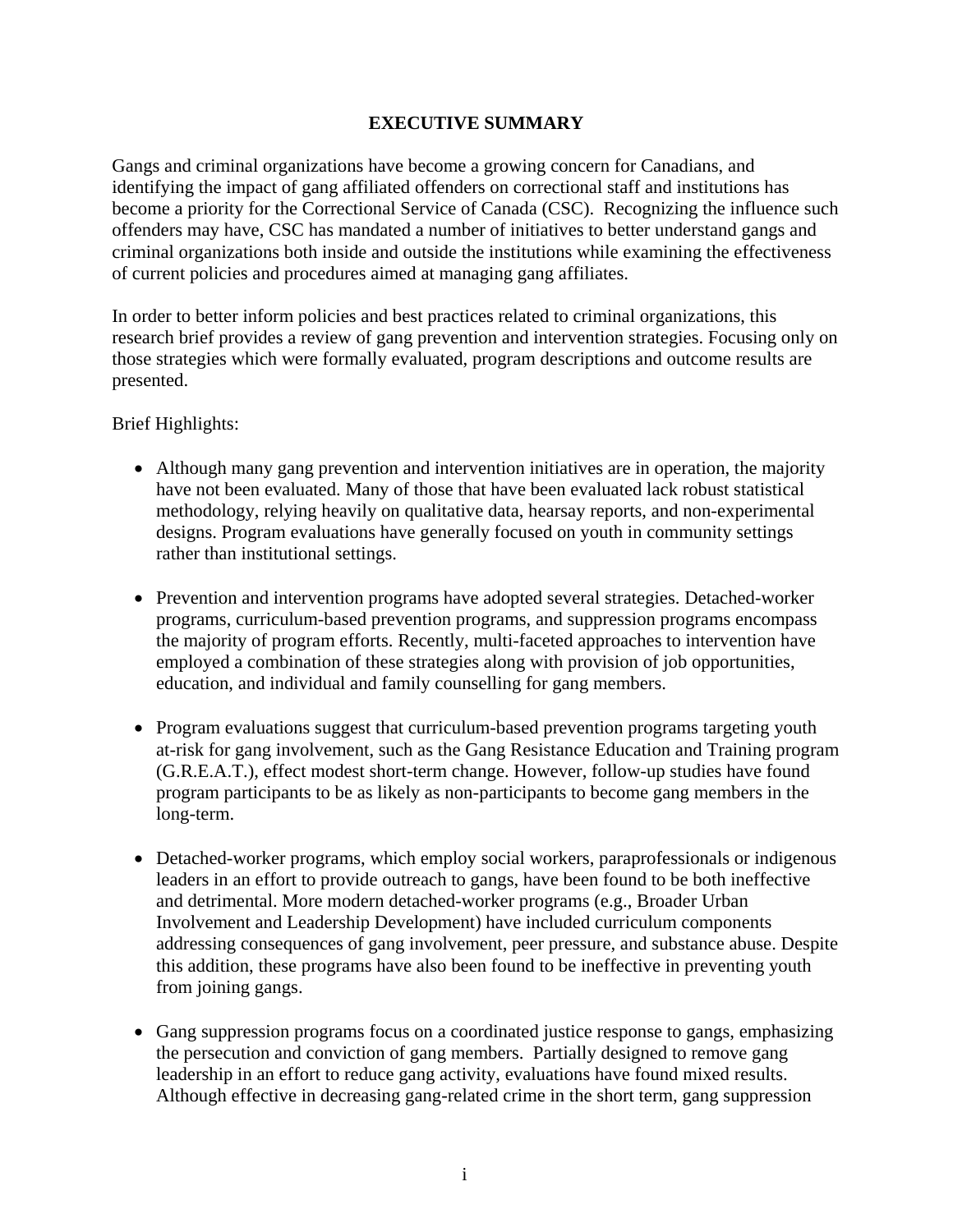programs fail to address important issues such as drug treatment, education and employment.

- Among the most promising are multi-component programs such as the Little Village Gang Violence Reduction Project**.** These programs incorporate targeted control of gang members, increased police supervision and suppression, and the provision of a broad spectrum of social services and opportunities for targeted youth. Evaluations of multicomponent programs have indicated that these programs are successful in reducing arrests for violent crime but fail to impact the size and cohesion of targeted gangs.
- Gang intervention and prevention is made difficult by the paucity of information regarding why and how youth gangs form and desist. In addition, current gang interventions are seldom theoretically based. Findings suggest that frequency of service and strategy provision is not predictive of gang involvement. Instead, the nature of the services provided is most important in predicting future gang involvement, most significantly the provision of individual counselling for at-risk youth.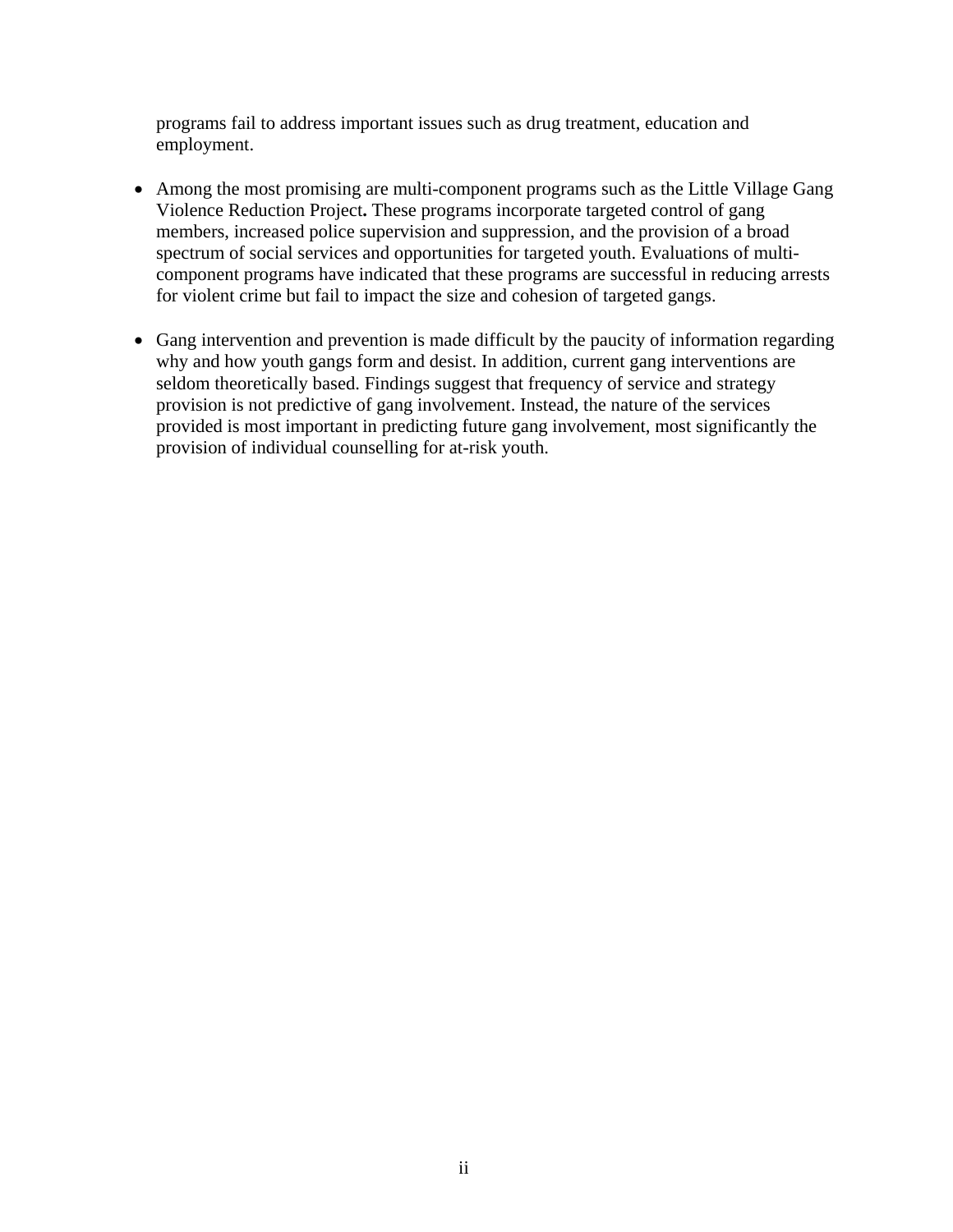# **TABLE OF CONTENTS**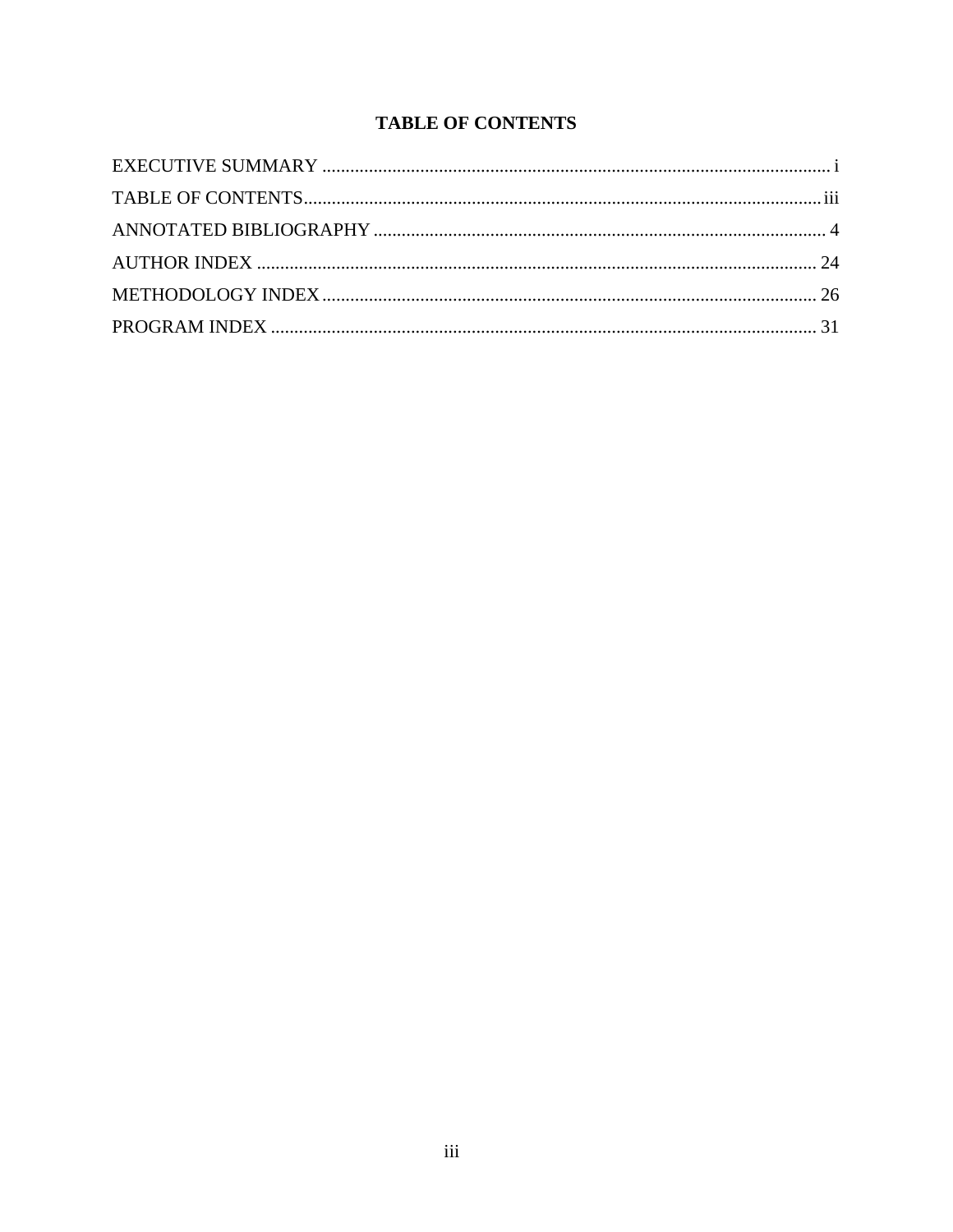#### **ANNOTATED BIBLIOGRAPHY**

#### <span id="page-5-0"></span>**Braga, A.A., Kennedy, D.M., Waring, E.J., and Piehl, A.M. (2001). Problem-oriented policing, deterrence and youth violence: An evaluation of Boston's Operation Ceasefire**. *Journal of Research in Crime and Delinquency, 38***(3), 195-225.**

USA: Operation Ceasefire is a gang-violence intervention program intended to control and deter serious gang violence, but not to eliminate gang activity altogether. Using the deterrence strategy of "pulling-levers" (coordinated criminal justice response), the program subjected violent gangs to a range of criminal justice action (e.g., serving outstanding warrants, delivering strict probation and parole enforcement, and seizing drug proceeds and other assets), and directly communicating that gang violence would lead to harsh and immediate punishment. In addition to the "pulling-levers" initiatives, streetworkers, probation and parole officers, churches and other community groups offered services, such as counselling, to gang members. Gangs were informed about program intentions and services through formal meetings, individual police and probation contacts, meetings with inmates at juvenile facilities in Boston, and streetworkers. **Methods**: Analysis of the program's impact consisted of a one-group time-series design, which measured the outcome variables for the targeted group at multiple times during intervention. Key outcome variables were the monthly number of homicide victims aged 24 or younger in targeted areas, and the monthly counts of citywide shots-fired citizen calls for service and citywide official gun assault incident report data. As well, youth homicide trends in Boston were compared with youth homicide trends in other large U.S. cities. The program started in May, 1996 and ended in May, 1998. Data were examined from January, 1991 to May, 1998. **Results**: Time series analyses showed a 63% decrease in mean monthly number of youth homicide victims from pretest (3.5 youth homicides per month from January 1991 to May 1996) to posttest (1.3 youth homicides per month from July 1996 to May 1998). After controlling for several confounding variables (specifically, changes in the following: Boston's employment rate, Boston's youth population, citywide trends in violence and homicide victimization among older victims over 25, and youth involvement in street-level drug market activity), significant reductions in youth homicide, shots-fired calls for service, and gun assault incidents were found. In comparison with 39 other U.S. cities, Boston experienced the most significant reduction in youth homicide, indicating that there was no national trend explaining the change in youth homicide occurring in Boston. Researchers were unable to collect pretest and posttest data to shed light on inter or intragang dynamics resulting from program activities.

#### **Caplan, N.S., Deshaies, D.J., Suttles, G.D. & Mattick, H.W. (1967). The nature, variety, and patterning of street club work in an urban setting. In M. Klein & B.G. Myerhoff (Eds.),** *Juvenile gangs in context* **(pp. 194-202).**

USA: This report is a cross-sectional evaluation of the Chicago Youth Development Project (CYDP), a street club worker program using 'detached workers', or social service agents, who work with gangs in the field in an effort to turn criminal gangs into more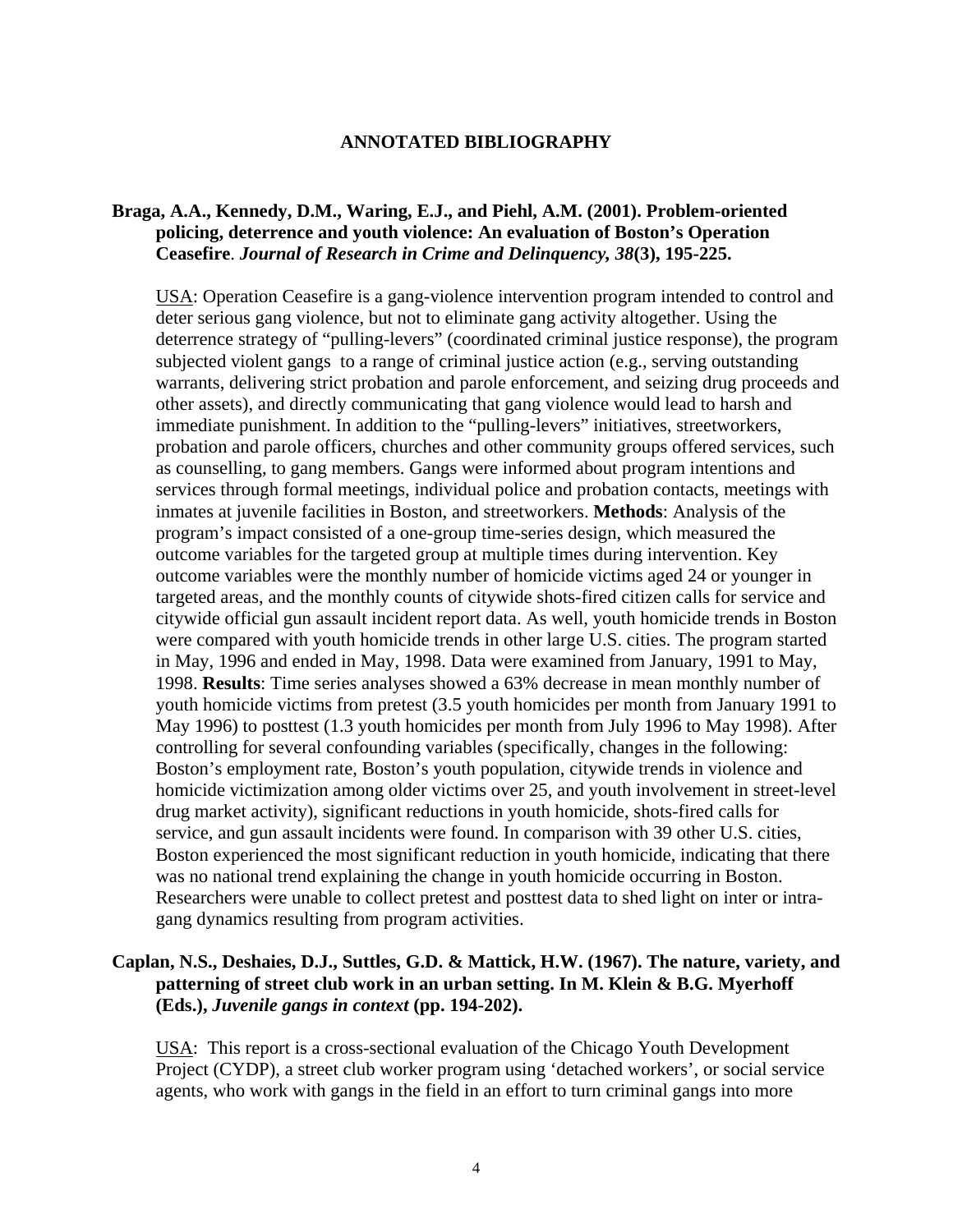prosocial groups or clubs. **Methods**: At the study's commencement, the program had been operating for 18 months in three high delinquency, inner-city areas of Chicago, each about one square mile in size. The program targeted all boys aged 10 to 19 residing within the three target areas  $(n=645)$ . Thirty-eight percent of the targeted boys had recorded histories of delinquent behaviour. Workers rated each targeted youth on several dimensions, including level of perceived influence over the particular target, time spent with target, mutual confidence and trust between worker and target, and general liking for target. Analyses examined if these variables were correlated with target delinquency and legal involvement, also rated by workers. **Results**: Although causal relationships cannot be inferred, high ratings on "liking for target" in the initial phase of contact may have predisposed some workers to overuse program resources for targets who were better-liked. Highly interrelated variables were: degree of perceived program success for target (reported delinquency and legal involvement), influence over target, closeness of relationship with target, success with target, liking for target and liking for worker by target. Since the study relied strictly upon street workers' reported perceptions, no assumptions about outcome effectiveness (i.e., delinquency rates) can be made.

#### **Derezotes, D. (1995). Evaluation of the Late Nite Basketball project.** *Child and Adolescent Social Work Journal***,** *12***(1), 33-50.**

USA: This article provides a qualitative evaluation of the Late Nite Basketball Program, an organized league modeled after the National Basketball Association. The program was facilitated by volunteer mentors from the Utah Jazz and University of Utah basketball teams, who held mandatory workshops after games providing information and discussions on subjects such as substance abuse, education and training, and employment opportunities. Program goals comprised redirecting youth energy in more positive ways, improving the quality of life for youth, and improving discipline and character to prepare youth for future opportunities. **Methods**: Participants were drawn from ten teams of at-risk males (ages 16- 20) who were selected in a screening process organized by Police and other local agencies. Data were collected from interviews of over 100 gang members, family members, and staff. Interviews began in November of 1993, were completed in March of 1994, and were analyzed using qualitative methodology. **Results**: Participants, although reporting a positive attitude toward the program and its benefits (fun of playing ball, opportunity for jobs and scholarships, workshops, reducing inter-gang violence, and new relationships), reported that they did not believe the program could eliminate gang activity. Also problematic was that youth-mentor relationships were not clearly established (37% of youth and 54% of family members did not know who their mentor was). Several youth reported the workshops after the games to be ineffective. Similar to participants, both family and staff members described positive feelings about the program, although reported feeling it could not stop gang activity.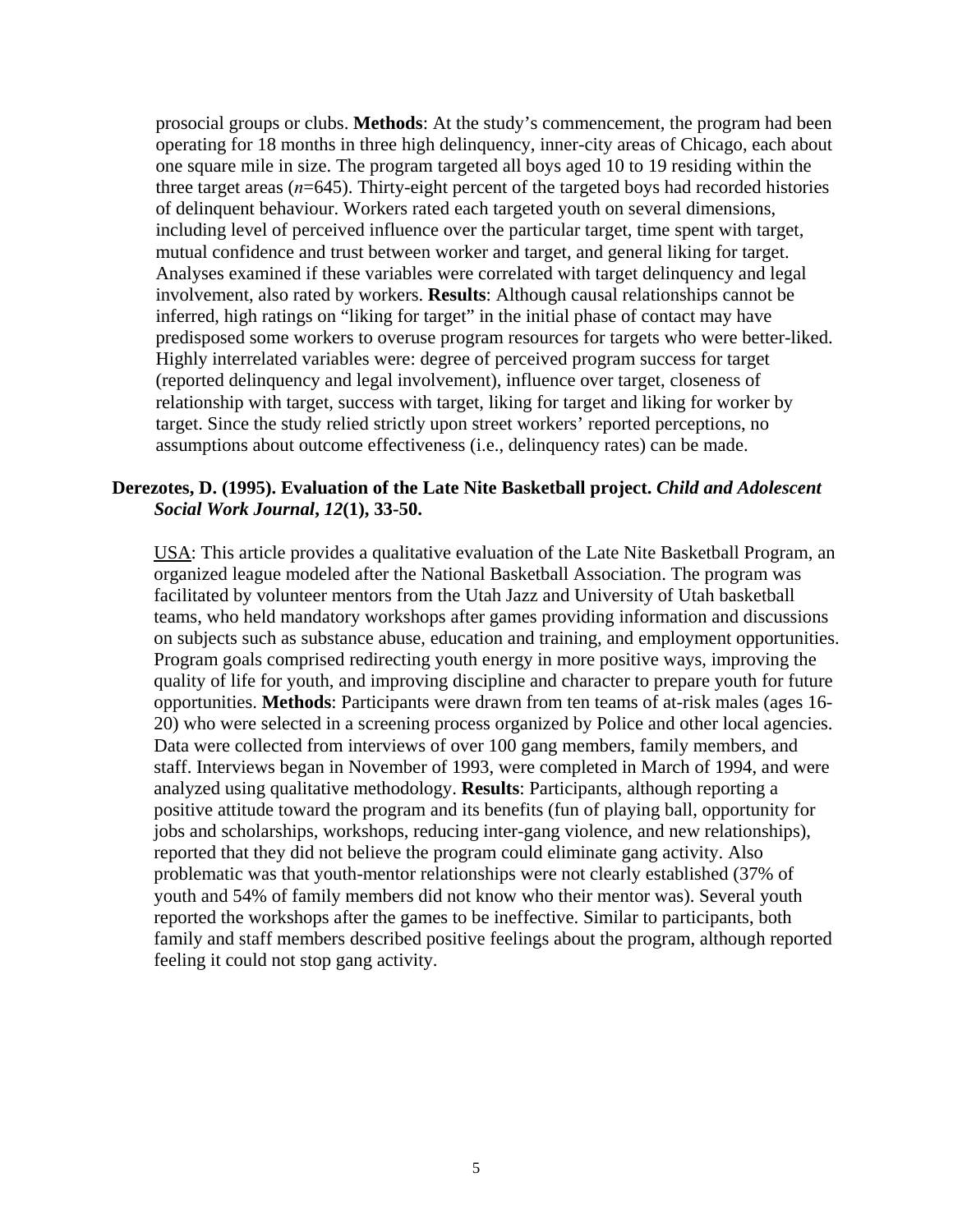#### **Esbensen, F. (2001). The National Evaluation of the Gang Resistance Education and Training (G.R.E.A.T.) Program. In J. Miller, C.L. Maxson and M.W. Klein (Eds.),**  *The Modern Gang Reader*  $\overline{Q}^{nd}$  *ed.*), (pp. 289 – 302). LA: Roxbury.

USA: This article summarizes a national evaluation of the GREAT program, a gangprevention program developed in 1991 by the Phoenix Police Department, carried through from October 1994 to September 2000. As of January 2000, more than 3500 U.S. police offers had been trained to educate youth about the consequences of gang involvement. GREAT consists of a nine-week, nine-lesson curriculum offered to middle school students. Lessons cover topics such as cultural sensitivity, drugs, conflict resolution, goal setting, and resisting peer pressure. Students also discuss gangs and how they affect the quality of youths' lives. **Methods**: Evaluation design consisted of a process evaluation, where research staff observed five officer training sessions during the first program year as well as 87 GREAT lessons, and an outcome evaluation, consisting of two strategies. First, a cross-sectional study was conducted on 5,935 ethnically diverse eighth-grade students in 11 different U.S. cities receiving GREAT. Second, a five-year longitudinal, quasiexperimental design was conducted in six of those cities, using a different sample of randomly assigned seventh grade students from 22 schools in selected cities. In total, there were 76 GREAT classrooms representing 1871 students, and 77 control classrooms with 1697 students. Measures for the cross-sectional and longitudinal outcome studies were identical, consisting of questionnaires assessing attitudes toward gang membership, as well as a questionnaire assessing self-reported delinquency. At pretest, 17% of GREAT participants reported that they had been part of a gang, and 9% indicated current gang membership. 2,629 students (45%) reported they had completed the program (and became the treatment group), and 3,207 (55%) reported they had not (and became the comparison group). **Results**: Officer training sessions were well organized and staffed by competent officers. As well, officers adhered to lesson outlines and conformed to lesson content. In sum, the program was found to be delivered as it was intended. The cross-sectional outcome evaluation, in which data were gathered one year after completion of GREAT, revealed that GREAT participants reported significantly lower levels of gang affiliation and delinquency compared with non-participants. GREAT participants also reported significantly more positive attitudes about police, more negative attitudes about gangs, higher levels of guilt at committing deviant acts, and more commitment to school. When students were divided into high and low-risk groups GREAT was found to be more effective for high-risk students. Longitudinal analyses, consisting of pre-post, one and twoyear follow-ups, failed to replicate cross-sectional results, finding no consistent behavioural or attitudinal differences between participants and non-participants over time. Further analyses dividing high and low risk participants, and focusing on GREAT in cities that had highest quality program implementation, also revealed no significant differences. The author notes that it is unlikely that individual-based prevention programs can effect gang involvement when social, structural and community conditions are not addressed.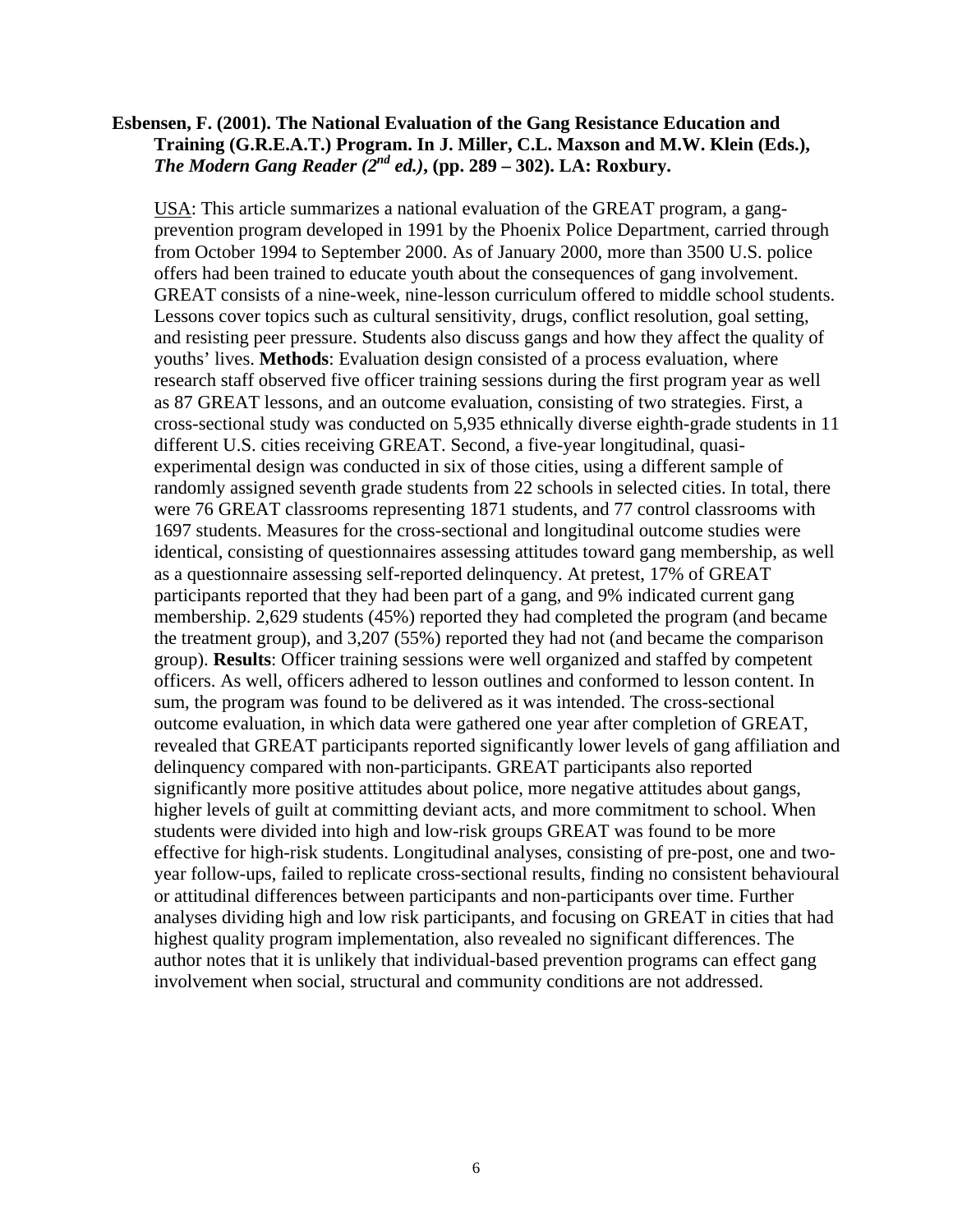#### **Esbensen, F. & Osgood, D.W. (1999). Gang Resistance Education and Training (G.R.E.A.T.) : Results from the national evaluation.** *Journal of Research in Crime and Delinquency***,** *36***, 194-225.**

USA: This study reports the cross-sectional portion of the evaluation of GREAT, a prevention program introduced by the Phoenix Police Department in 1991 and modelled after the DARE (Drug Abuse Resistance Education) program. GREAT has been incorporated into school curricula in 47 states, and consists of nine lessons offered once per week, introducing middle-school students (primarily seventh graders) to conflict resolution skills, cultural sensitivity, and the negative aspects of gang life. Objectives of the program are to: (1) reduce gang activity, and (2) educate young people about the consequences of gang involvement. Intended to provide life skills to empower adolescents to resist peer pressure to join gangs, a cognitive approach was used that seeks to produce attitude and behavioural change through instruction, discussion and role-playing. **Methods**: A crosssectional, posttest-only comparison of 5935 eighth grade students was conducted one year after program completion. This evaluation focused on constructs from the program's curriculum that are both theoretically and empirically linked to gang membership and delinquency, with the logic that short-term effects on these variables provide promise for long-term benefits of reduced gang involvement. Gang involvement was measured with self-reports in answer to the questions "Have you ever been a gang member?" and "Are you now in a gang?", with responses to either question being interpreted as present gang membership, due to the young age of the sample. Students were classified as gang members only if they reported their gangs to engage in at least one type of delinquent behaviour (stealing, robbing people, fighting other gangs). **Results**: The program assessment is an average of the within-school differences between GREAT participants and non-participants (weighted according to sample size), adjusted for any differences in sex, age, race, family and parent education. Program effects were statistically modest, however, students who completed GREAT reported lower levels on all measures of gang affiliation and self-reported delinquency, lower rates of drug use and minor delinquent offences, with these differences often being statistically significant. The program appears to have no effect on rates of victimization, selling drugs, or involvement in status offences (standardized effect sizes <.035, *p*>.3).

## **Fritsch, E.J., Caeti, T.J. & Taylor, R.W. (1999). Gang suppression through saturation patrol, aggressive curfew, and truancy enforcement: A quasi-experimental test of the Dallas Anti-Gang Initiative.** *Crime and Delinquency*, *45***(1), 122-139**.

USA: This article provides an evaluation of the anti-gang initiative implemented by the Dallas Police Department in 1996. Five targeted areas home to the city's most violent gangs received overtime-funded officers to implement several enforcement strategies including saturation patrol, and aggressive curfew and truancy enforcement. **Methods**: A quasi-experimental design was used, in which the five targeted areas were compared with four control areas matched on number of violent gang-related offences. Two data sets were used to measure impact on crime: (1) offences reported to police from June 1, 1995 through May 31, 1997 and (2) data from the gang unit on all gang-related offences reported during the same time frame. These two time periods (the year prior to the anti-gang initiative, and the year during the initiative) were compared for differences in mean values. In the case of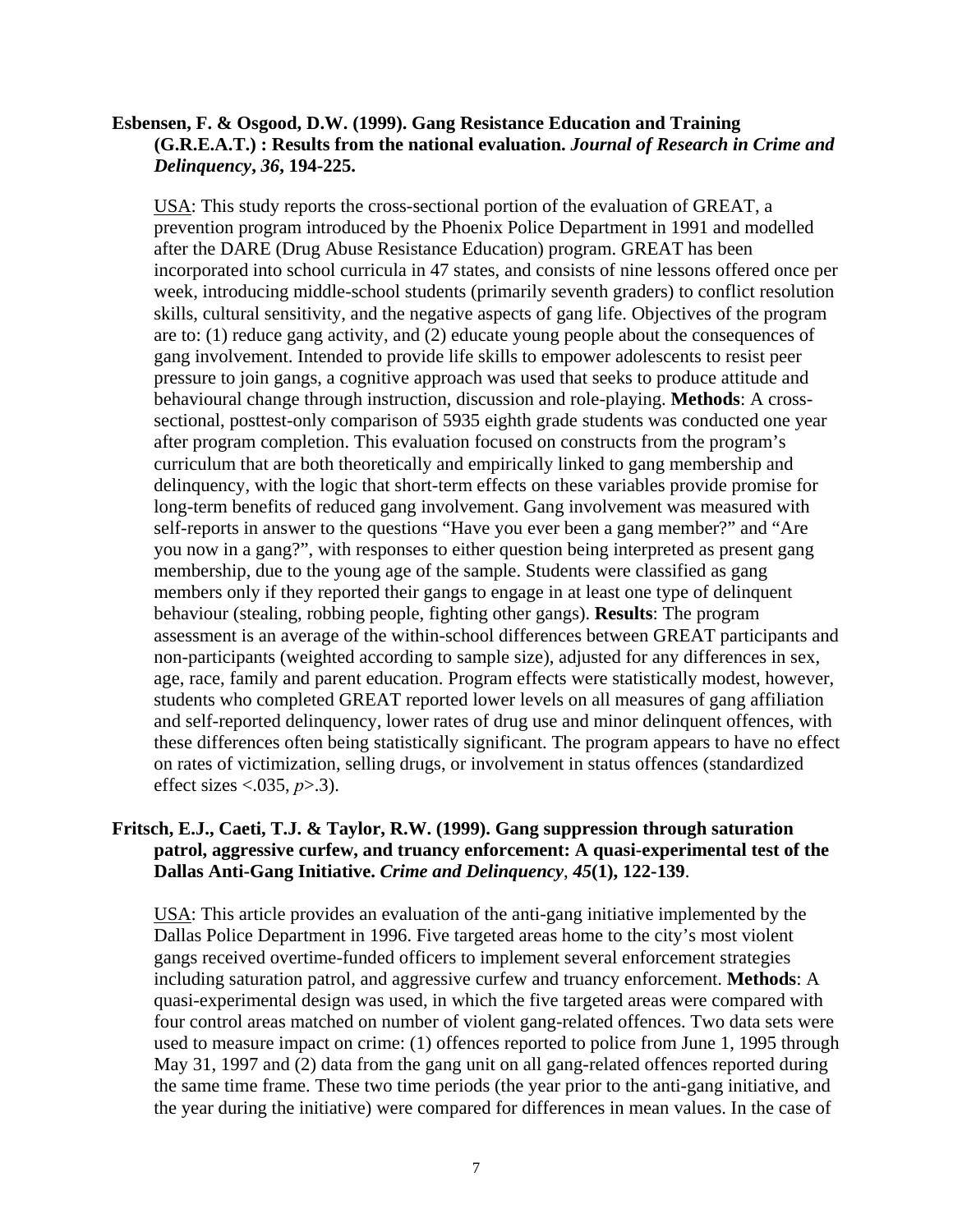significant differences, the strategy employed during the time period (e.g. curfew enforcement, truancy enforcement or saturation patrol) was examined. **Results**: Overall, there was a 57% decrease  $(p<0.05)$  in gang-related violence in target areas during the initiative. Statistically significant decreases in gang violence were also observed in the control areas during the anti-gang initiative, however, this decrease was less substantial at 37%. Compared with the year prior to the anti-gang initiative, significant reductions in violent gang-related offences occurred in three of five target areas during the program period. The gang-suppression strategy used in these areas was truancy enforcement (efforts to enforce truancy and curfew laws). The two matched control areas experienced a 22% increase in gang-related offences, however, this increase could be due to the migration of gang members into city areas with less law enforcement presence. The two target areas not experiencing a significant decrease in gang-related violence employed an undirected saturation patrol strategy. Therefore, increased police presence alone was not effective in decreasing gang violence.

## **Gandy, J.M. (1959). Preventive work with street corner groups: The Hyde Park Youth Project, Chicago.** *Annals of the American Academy of Political and Social Science***,** *March 1959***, 107-116.**

USA: This article provides a pre-post outcome evaluation (no control group) of the Hyde Park Youth Project, a three-year street-worker gang prevention/intervention program completed in a low-income area of Chicago in the 1950s. While the overall project consisted of several initiatives, only the work with street-corner groups is reported in this paper. The Hyde Park neighbourhood was chosen as a target area due to the prevalence of gang activity, but also because it was an area that possessed resources (community agencies) to offer promise for developing a delinquency prevention program. The program targeted street-corner youths (an antiquated term used to refer to gang-involved youth) in Hyde Park not already served by other community agencies, and aimed to prevent or reduce criminal activity. Little explanation is given regarding specific duties/roles of the street-workers. **Method**: Three street-workers worked with 11 street clubs over a three-year period. With street clubs possessing between nine and 36 members, over 300 youth were served by the project. A street-corner group was included in the project if it met the following criteria: a collection of individuals who shared a meeting place in the Hyde Park Area; demonstrated antisocial tendencies; caused community anxiety; possessed the ability to be helped by project services; and not already being served by a community agency. Three groups comprised entirely African-American members, six groups were entirely Caucasian, and two clubs were racially heterogeneous. Only one of the groups (one of the all-White groups) was comprised of both boys and girls. Frequency of antisocial behaviour was measured pre and post-project by street-workers recording their estimates of the extent of each youth's antisocial involvement on a five-point scale, ranging from "no known or suspected participation" to "institutionalized at time of rating". Street-workers were instructed to use data from police and law-enforcement agencies, records from schools, civic groups, merchants, and their own opinions from frequent contacts with youth. The pre and post ratings were based on a four-month period at the beginning and end of the project. **Results**: No statistical analyses was conducted on street-workers' ratings, however, they indicated that: 46% (*n*=151) of youths participated in less criminal activity at posttest,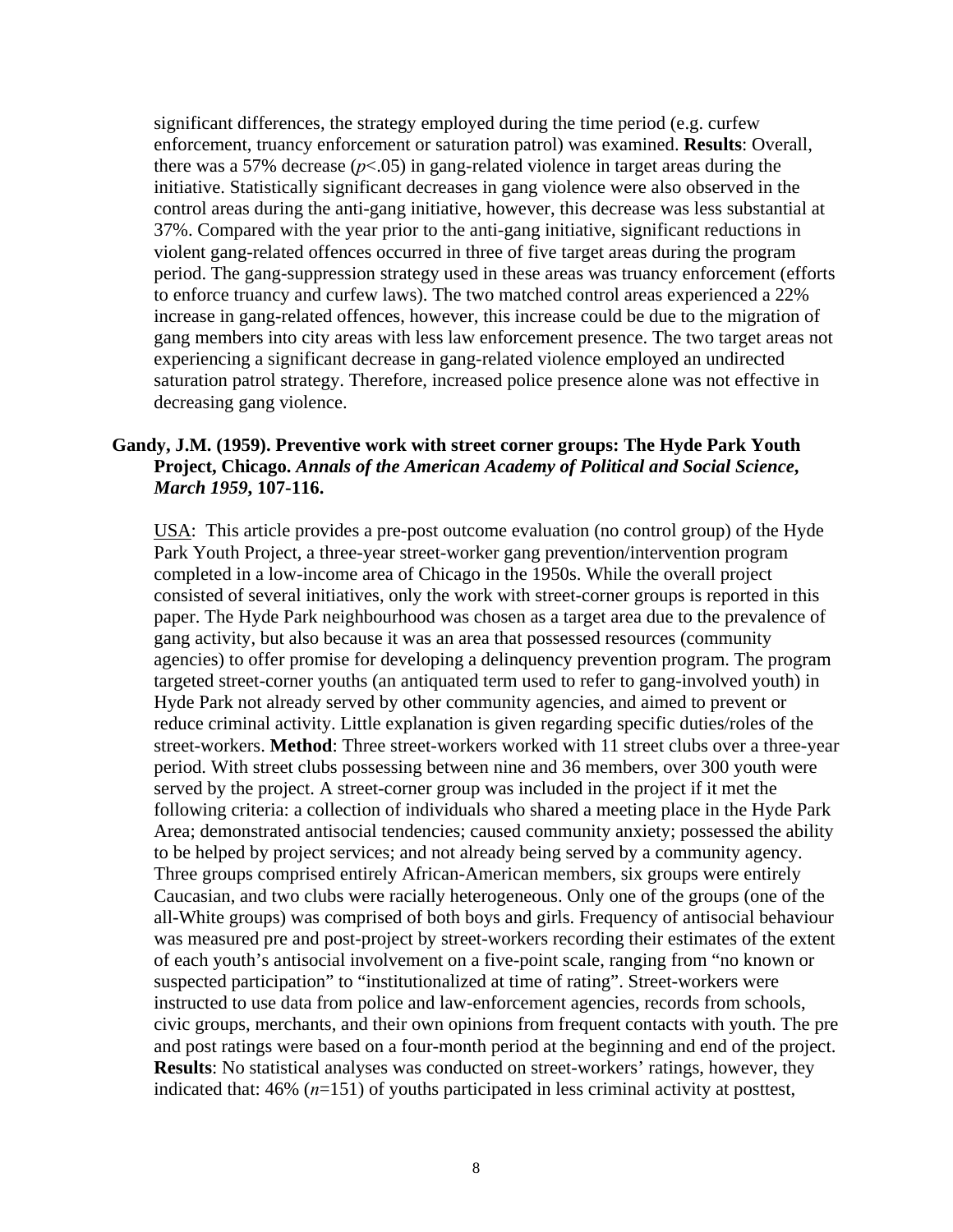while 130 youths were unchanged from pretest to posttest. More than half of this group of 130, (*n*=73), had no known participation in antisocial behaviour at pretest, while the other 57 participants remained at their pretest level of antisocial behaviour. Of the entire group, 10% of youths (*n*=34) were rated as showing more antisocial behaviour at posttest. Only nine youth moved from "frequent participation" at pretest to "no participation" at posttest.

#### **Goldstein, A.P. & Glick, B. (1994).** *The prosocial gang: Implementing Aggression Replacement Training***. Thousand Oaks, CA: Sage.**

USA: This book describes several studies on Aggression Replacement Training (ART), with one study focusing on its impact on gang-involved youth. ART consists of classroom sessions on skillstreaming (learning how to express complaints, respond to others' feelings, and prepare for stressful interactions in a prosocial way), moral reasoning (discussing moral responses to hypothetical moral dilemmas) and anger control training (selfassessment, relaxation training, and learning to identify emotional triggers through roleplay). A 32 session ART was operated in several low-income, gang-saturated neighbourhoods in collaboration with a number of youth agencies across New York. Intact gangs were chosen as targets as it was hypothesized that targeting an entire gang would allow more opportunity to turn youths' social environments in more prosocial directions. **Method**: Questionnaires were either self-report or completed by youth workers. Participants ( $n = 38$ ) and controls ( $n = 27$ , consisting of non-participating gang members from the same areas) were assessed on interpersonal skills (assessing skills taught and practiced with the ART curriculum), anger control (Anger Situations inventory, Hoshmand & Austin, 1987), community functioning (The Community Adjustment Rating Scale, Goldstein & Glick, 1987), and recidivism (re-arrest tracked over eight months, four during the ART training and four after). All participants (and controls) had been arrested at least once and often several times, in the past. **Results**: Relative to controls, ART participants were rated as having significantly higher interpersonal skills, and better adjustment to work. No significant differences were found between participants and controls for anger control or community functioning, however, the direction of the results favoured ART participants. Five of 38 ART participants (13 %) and 14 of 27 controls (52%) were rearrested during the eight-month tracking period ( $\chi^2$ =6.08, *p*<.01). The only mention of gang desistance was a comment suggesting that in the months immediately following their ART training, many gang members desisted and took jobs in retail businesses or construction trades.

#### **Hagenbucher, G. (2003). PROGRESS: An enhanced supervision program for high-risk criminal offenders.** *FBI Law Enforcement Bulletin, September 2003***, 20 – 24.**

USA: The Proactive Gang Resistance Enforcement, Suppression and Supervision (PROGRESS) program (October 1999 – September 2001), developed by the Wasau, Wisconsin Police Department and the Wisconsin Department of Corrections in Marathon County, works with high-risk offenders (gang members, violent criminals, and sex offenders). Probation/parole agents conduct systematic, unexpected home visits on these offenders to detect risk factors before offenders violate their rules of supervision. Program objectives were: (1) for offenders to realize the certainty of detection of rule violations and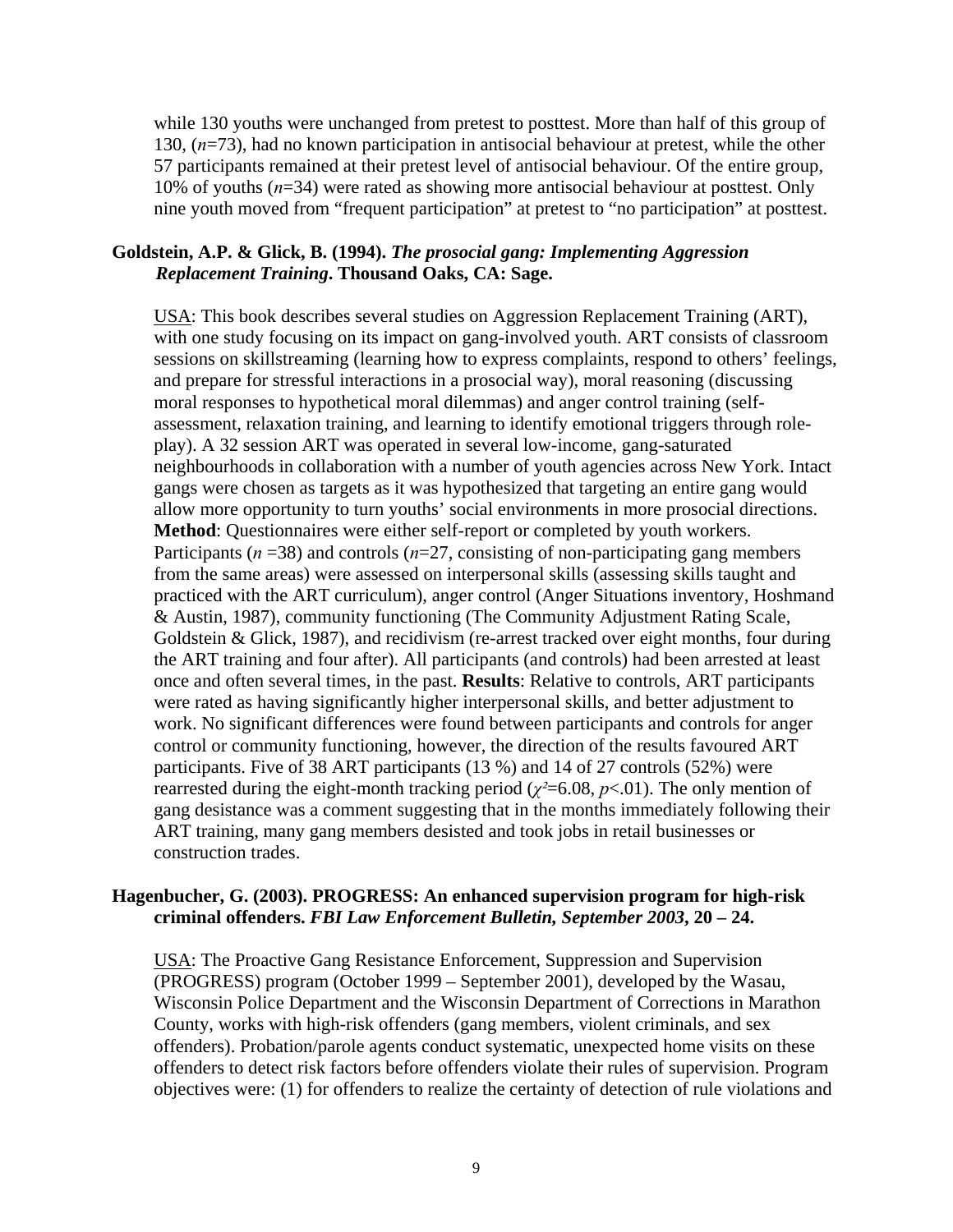(2) for offenders to experience immediate consequences of such violations. Home visits were led by selected probation/parole officers with police officers available as support, in which agents discussed rules of supervision with all occupants of the offender's home and performed a walk-through of the residence. During two years of operation, the PROGRESS team conducted nearly 2500 offender contacts in 4000 home visits and slightly more than 1100 contacts with offenders' families or friends. Roughly 200 offenders were found in violation of their supervision, with the majority involving alcohol and curfew infractions, followed by contact with unauthorized persons. **Method**: There was no comparison group, and program effectiveness was measured by examining frequency of probation violations during the program period. **Results**: Violations per contact declined by 43% from October 1999 to September 2000. The beginning quarter of the program (October through December 1999) reported a ratio of one violation per every seven visits, whereas the ending quarter (July through September 2001) reported a ratio of one violation per every 39 visits. As well, the number of rule compliance violations decreased from 14% in the first program year to 3% in the second.

#### **Kent, D.R. & Smith, P. (1995). The Tri-Agency Resource Gang Enforcement Team: A selective approach to reduce gang crime. In M.W. Klein, C.L. Maxson & J. Miller (Eds.),** *The Modern Gang Reader* **(pp.292-296). Los Angeles: Roxbury.**

USA: This article describes a gang suppression program offered by law enforcement agencies in Westminster, Southern California. The main program goal was to remove gang leadership in order to reduce gang crime/activity in the city. Operational goals of the program were to vigorously arrest, prosecute and convict target subjects, vigilantly supervise target subject probationers, and expand information sharing among cooperating agencies to assist identification of "hardcore" gang members. All gang members in contact with police officers in the City of Westminster were identified and entered into a county-wide information database. 2,158 known gang members were identified. 647 gang members were identified as potential targets, and 77 of these were selected as "hardcore" targets and monitored for criminal activity. Police conducted heavy surveillance on targets, and when arrests were made, targets faced vertical prosecution, enhanced penalties, and aggressive probation supervision. In addition to focusing on hardcore members, the entire membership of two highly active gangs was sued in civil court to abate an area in the city in which they engage in criminal activity. **Methods**: Little detail is provided, however, police data were examined to determine patterns in gang-related crime over a one-year period program period. **Results**: Of the 77 hardcore gang members targeted, 53 were placed in custody. A 62% decrease occurred in serious gang-related crime during the one-year span of the project.

#### **Klein, W.K. (1969). Gang cohesiveness, delinquency, and a street-work program.** *Journal of Research in Crime and Delinquency, 6***, 135-166.**

USA: This article provides an evaluation of the Group Guidance Project, a detachedworker operation of the Los Angeles County Probation Department in which workers engaged with gang youth in their inner-city neighbourhoods. In 1961, Group Guidance launched a four-year experimental project designed to provide employment, educational and recreational services to hard-core gang youth built around a core of detached workers. The aim was to prevent the development of African Gangs in South-Central Los Angeles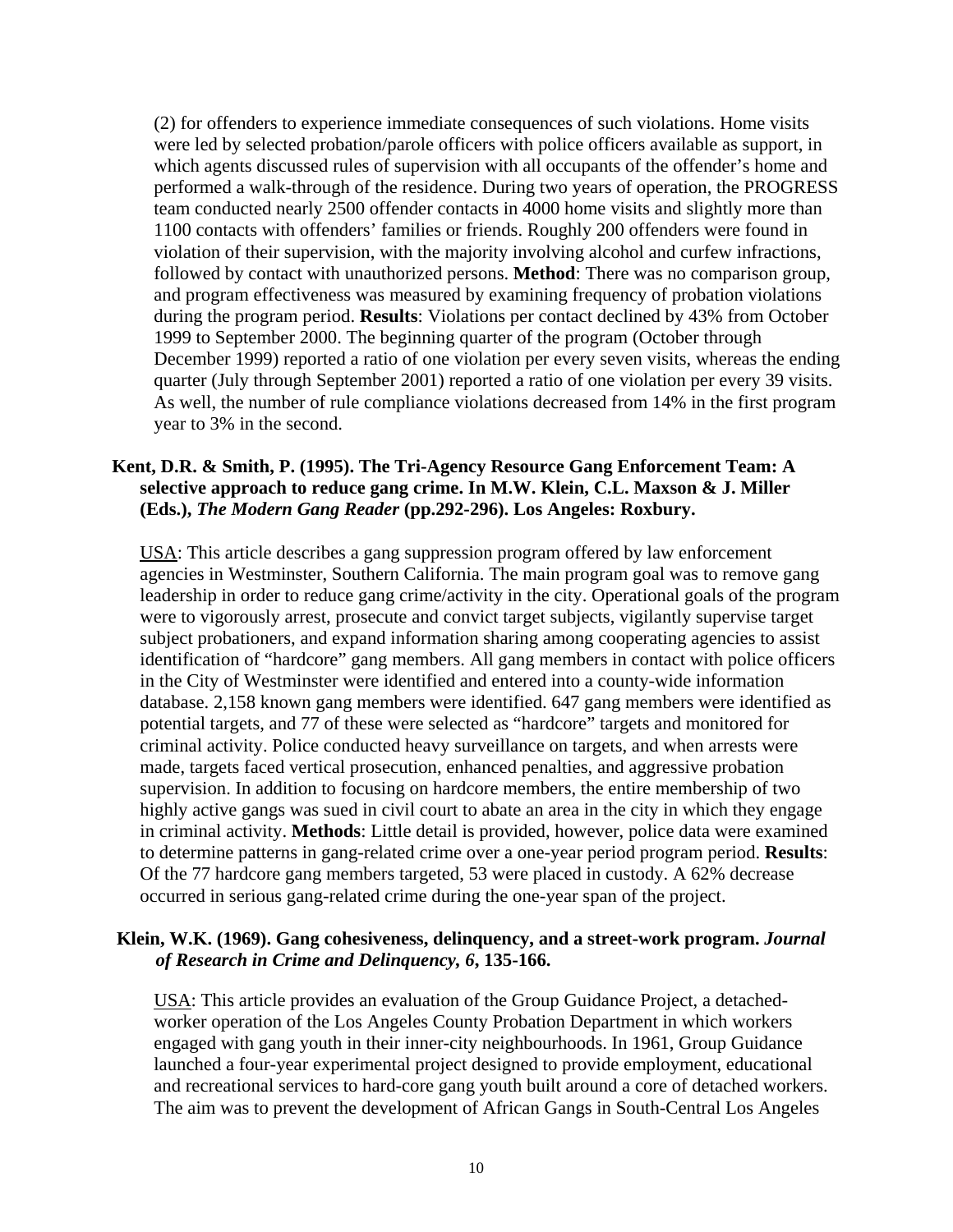by "de-isolating" gang members from their community institutions. Five detached workers were employed, and while worker style was highly diverse (and in some instances changed by events during the project), activities characteristic of the program were individual counselling, weekly club meetings, and special group activities such as sports, dances, and outings. Meetings with parents and contacts with agency officials about school, recreation and employment concerns were secondary. **Method**: A process evaluation of detachedworker activities was conducted by examining daily worker reports. An outcome evaluation was conducted using a within-subjects, longitudinal design with no control group. 576 boys and 202 girls were identified as members of four gang clusters in Los Angeles County. No appropriate control groups or geographic areas were identified as suitable for comparison purposes, therefore, gang-member offences (determined from probation records) during the project period (July 1961 – June 1965) were compared with offences in the pre-project period (July 1957 – July 1961). As well, to control for age effects (as the author assumed that delinquency generally peaks at age 16, and program effects were examined within-subjects over an eight-year period), the actual number of offences during the project period was compared with the *expected* number of offences based on pre-project period offence data. **Results**: Daily activity reports from detached workers indicated that only one-third of their work time was spent in contact with gang youth (other time was spent in office, traveling, and hanging around youth gathering spots). Group activities were the main tool used to make contact with youth. Few gang members showed up at club meetings (used to teach democratic values and activity planning to youth), however, special activities (sports events, outings and truce meetings) were wellattended (although only by gang members least in need of programming). There was a significant *increase* in gang delinquency, especially among 12 to 15 year olds, and in high companionship offences (offences occurring in a group setting), and the actual number of offences exceeded the expected number in 35 out of 48 project months. There were also positive correlations among levels of group programming, cohesiveness, and recorded number of offences committed by targeted gangs. The report concluded that a group-work approach to gang intervention may inadvertently defeat its own purpose, as group programming may provide gang members with more opportunities to recruit members and detached-workers may become sources of gang cohesiveness. Indeed, detached-worker removal was followed by a reduction in gang cohesiveness.

#### **Klein, W.K. (1971). The Ladino Hills Project. In W.K. Klein,** *Street Gangs and Street Workers***, (pp. 223-329). Englewood Cliffs, NJ: Prentice-Hall.**

USA: This book provides an in-depth description and outcome evaluation of the Ladino Hills Project. Created in South-Central Los Angeles in 1961, this 18 month detachedworker program was designed as an improvement of the Group Guidance Project. The Ladino Hills Project aimed to change the detached-worker paradigm of group-based intervention by refocusing central project goals to dissolving the gang by decreasing sources of gang cohesiveness, and encouraging positive gang-member activities on an individual level. Central project activities consisted of detached workers providing individual, group and family counselling, and community resource workers providing alternatives to gang participation, while emphasizing education, employment opportunities, and recreational activities. Resource workers also paired gang members with adult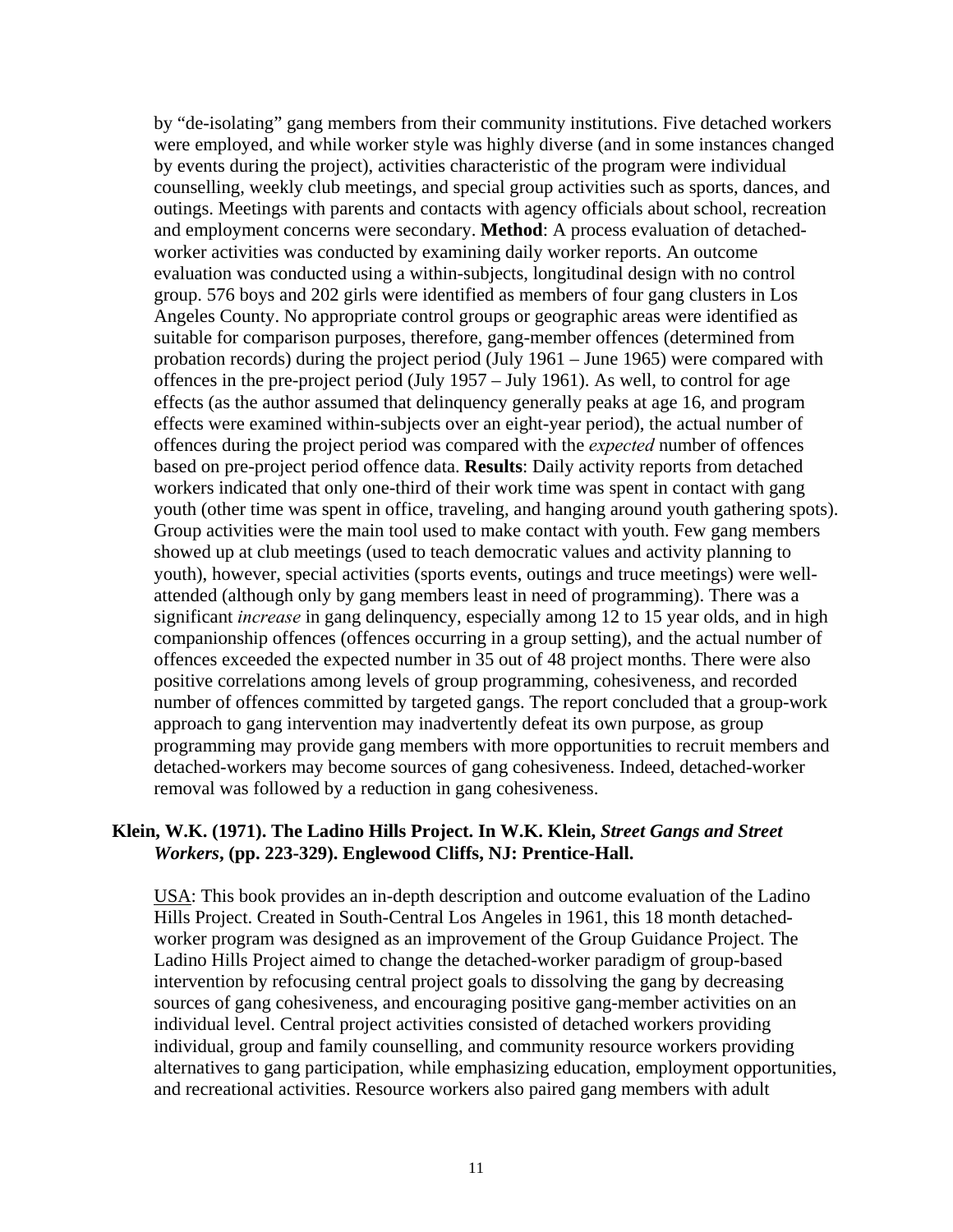indigenous sponsors in a "Big Brother" approach. Group activities were discouraged and gang fights were downplayed as unimportant (as opposed to having a truce meeting, typical of a detached worker program). Core gang members and new recruits were most actively targeted with services. **Methods**: At project commencement in 1966, the active roster of gang members comprised 75 boys and 20 girls, with another 50 boys and 20 girls in various inactive statuses. Over the course of the project, 64 gang members were targeted for services and tracked over time on the basis of employment status, custody status and therapy participation. Data gathered during a pretest period (the 18 months preceding the project) were compared with data collected during the project period itself (18 months). Group cohesiveness was measured by detached workers' recording the number of contacts observed between gang members, while delinquency was measured with police arrest data. **Results**: The Latin gang cluster decreased in cohesiveness over the project period, gang size was reduced by approximately 40%, and recruitment of new members was halted. However, monthly arrest numbers did not decrease significantly. Despite that absolute number of offences decreased (by 35%) for targeted members, from139 charges during the pre-project period to 91 charges during the project period, no significant differences were found when age effects were controlled. Absolute delinquency decrease was attributed to the reduction in gang size.

## **Meltzer, G.R. (2002). Evaluation of a probation department gang reduction and suppression program.** *Dissertation Abstracts International, 62***, 11B.**

USA: This study reported the effectiveness of a probation department Gang Reduction and Suppression Program (GRASP). **Methods**: Participants were 45 gang-involved adolescent males on probation from the San Bernardino County Probation Department who were court mandated to attend the program. The design was self-report, and consisted of a pretest and posttest with no comparison group. Measures included questionnaires regarding cognitive distortions, general attitudes, knowledge about and attitudes toward laws and law enforcement, and gang affiliation. **Results**: Program participation increased participants' knowledge about the laws and enhanced penalties for gang involvement, as well as increasing concern about risks and dangers of gang involvement. However, no differences were found between pre and post program measures of self-serving cognitive distortions, attitudes toward problem behaviour, or gang involvement.

# **Miller, W.B. (1962). The impact of a "total community" delinquency control project.** *Social Problems***,** *10***, 168-191.**

USA: This article provides an outcome evaluation of the Midcity Project, a communitybased, detached worker program employed in a low-socioeconomic status district of Boston between 1954 and 1957. Project goals included developing and strengthening community agencies/groups, enabling them to work together to combat the youth gang problem, and to focus community efforts in order to bring about a more effective prevention and intervention program. Detached workers facilitated activities such as individual and group counselling, opportunities provision, structured recreational activities, and superordinate community projects in which community adults and gang members served together on joint committees. **Methods**: Seven project workers maintained contact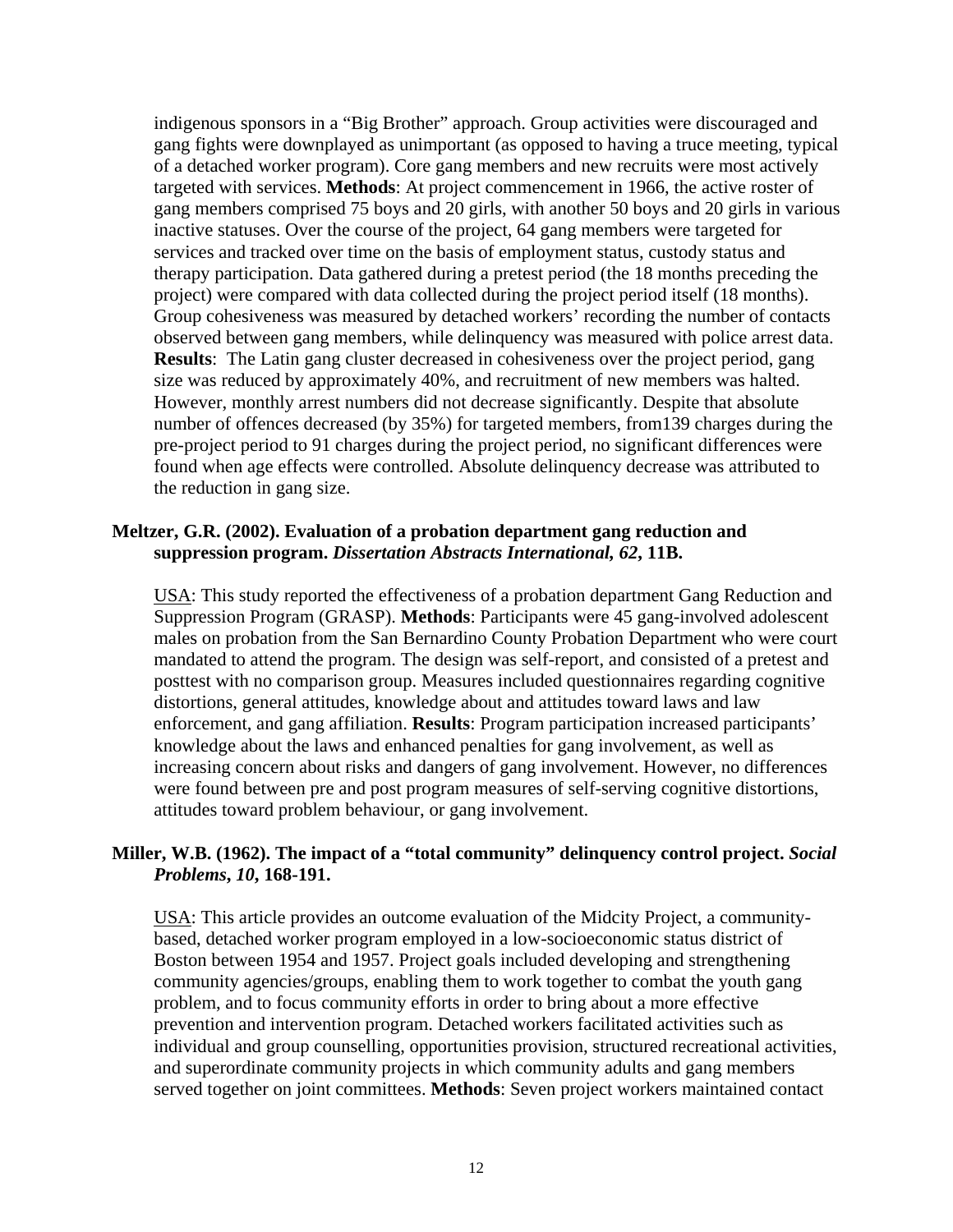with 400 gang-affiliated youth aged 12 to 21, who comprised the membership of 21 streetcorner gangs. Seven gangs (*n*=205) were given intensive attention. Four of the intensive service groups were Caucasian males (approximately *n*=30 in each group), one group was African-American males (approximately *n*=30), one group was Caucasian females (approximately *n*=9), and one group was African-American females (approximately *n*=9). Project effectiveness was measured using three sources: 1) frequency of immoral behaviour as rated by detached workers, 2) illegal behaviour and 3) frequency of court appearances. For behavioural evaluations made by workers, each worker's term of contact with gangs was divided into three equal phases, and their ratings of gang youth during Phase I were compared with ratings during Phase III. Court appearances pre and post project were obtained and compared with an equivalent control group. **Results**: Detached workers contacted gangs an average of 3.5 times per week, for an average of 5 or 6 hours/contact. Total duration of contact ranged from 10 to 34 months. Worker-rated frequency of immoral behaviour was not significantly reduced from the Phase I to Phase III. Worker-rated frequency of illegal behaviour was reduced from Phase I to Phase III (by 9.1%), however, when only male gangs were examined, frequency of illegal behaviour actually increased by 1.3%. Moreover, frequency of participation in "major" offences increased by 11.2%. Frequency of court appearances also did not significantly decrease. Overall, there were negligible changes across all three measures of program effectiveness, and no significant differences were found between project and control groups. Both project targets and controls showed a peak of court appearance frequency between the ages of 16 and 20, suggesting that criminal behaviour may have had more to do with age than project influence. As well, appearances tapered off after age 20 for both groups, indicating the same.

#### **Pennell, S. & Melton, R. (2002). Evaluation of a task force approach to gangs. In W.L. Reed & S.H. Decker (Eds.),** *Responding to gangs: Evaluation and research***, (pp. 225- 263). Washington, DC: U.S. Department of Justice, Office of Justice Programs.**

USA: This article reports a process and outcome evaluation (no control group) of the first two years of Jurisdictions United for Drug Gang Enforcement (JUDGE), a multijurisdictional gang task force operating in San Diego County since 1988. Targets met the following criteria: drug history, ward of the court, and gang member. JUDGE has three components: enforcing conditions of probation and drug laws with undercover tactics, intensive supervision, and vertical prosecution. **Methods**: 56% of (*n*=279) targets were 16- 17 years old, equally divided between African-Americans (45%) and Hispanics (52%). Limitations in data collection provided for only a descriptive, one-group, pre-post study of youths processed by JUDGE. Data examined included arrests, probation violations, and court-cases filed. **Results**: The program was implemented as designed and appropriate targets and methods were selected for ensuring offender accountability. 83% of targets were re-arrested within 2 years after JUDGE intervention. Arrests for felony drug violations decreased significantly from 63% of the total to 28%, however, arrests for violent felonies increased slightly, from 22% to 27%. A follow-up study of targets in 1995 revealed that 64% of the 279 targets had new court cases filed, with an average of 3 cases per individual, indicating that many JUDGE targets remained involved in criminal activity. The authors mentioned that this finding is difficult to interpret as not enough is known about the targeted group of offenders to determine whether they are particularly crime-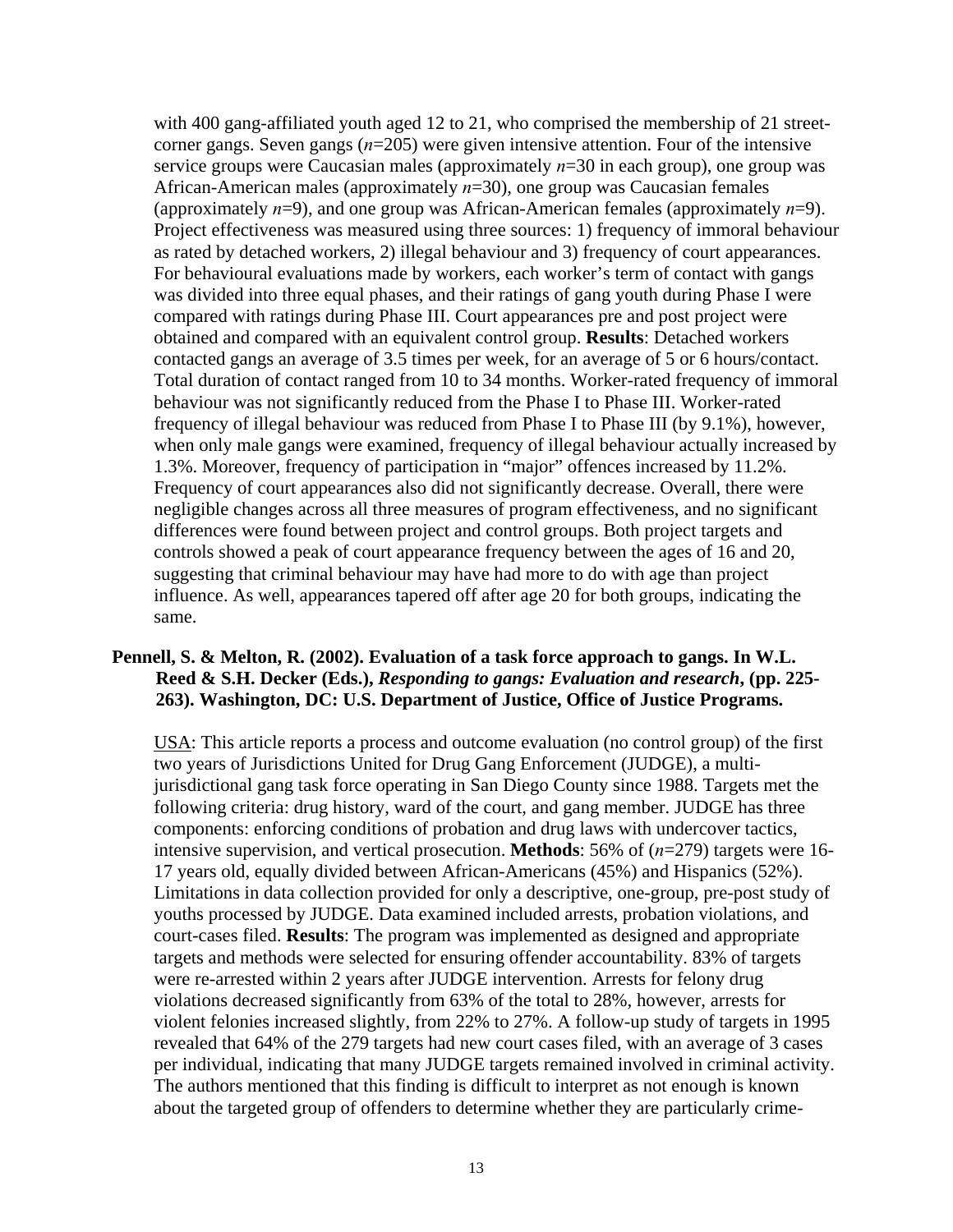prone or whether the JUDGE enforcement approach actually contributes to reoffending because it does not address important issues such as drug treatment, education and employment.

## **Ramsey, A.L., Rust, J.O., Sobel, S.M. (2003). Evaluation of the gang resistance education and training (GREAT) program: A school-based prevention program.** *Education***,** *124(2)***, 297-309**.

USA: This article provides an evaluation of the Gang Resistance Education and Training (GREAT) program, a prevention program designed to reduce school violence and gang participation. The program emphasizes to youth the negative consequences of gang activity, as well as teaching skills such as goal-setting, resisting peer pressure, and resolving peer conflicts. These skills and values were taught by a uniformed police officer conducting one lesson per week for nine weeks. Although the program has been evaluated on a national level, this article highlights one urban middle school in Tennessee. The purpose of the study was to determine if GREAT participation was related to student attitude change. **Methods**: 274 seventh grade students participated in a standardized nine lesson curriculum and were compared with a non-participating comparison group of eighth grade students from the same school (*n*=148). Both groups completed pre and post questionnaires designed to measure risk seeking behaviour, impulsivity, attitudes toward authority, deviant behaviour, gang membership and punishment for gang membership. **Results**: Treatment and comparison groups were equivalent at pretest. Two-way analysis of variance (ANOVA) was conducted to determine if participation in GREAT had a significant effect on program participants' attitudes toward gangs and gang-related activities. Small, but significant pre-post differences emerged for all four subscales (risk taking, impulsivity, attitudes toward police and ideas about negative aspects of gangs (neutralization)), with all pre-post changes reflecting greater gang resistance attitudes at posttest. Means for risk-taking, impulsivity, and neutralization decreased, while the mean for positive attitude toward police increased. As well, students reported significantly less perceived benefits and more penalties for gang membership at posttest. Despite these achievements, *both* treatment group and comparison groups reported greater gang resistant attitudes at posttest, suggesting that improvements were not related to program participation. The authors speculate that responses to questionnaires of program participants may reflect participation in GREAT, while responses of non-participants may reflect maturity (i.e., "growing out of" negative attitudes).

#### **Sechrest, D.K., Schram, P.J., Bichler, G., Tibbetts, S., Worrall, J. (2003).** *Second Biannual Evaluation Report for the Riverside County Probation Department Juvenile Crime Prevention Act Program***. San Bernardino, CA: California State University, Center for Criminal Justice Research.**

USA: This report provides a preliminary evaluation (the first two years of the grant period, 2001-2002 and 2002-2003) of the Building Resources for the Intervention and Deterrence of Gang Engagements (BRIDGE) project. Project BRIDGE targets potential gang members, aged 12 through 19, in the City of Riverside, California as part of a larger program of gang intervention and suppression. BRIDGE intervention (although not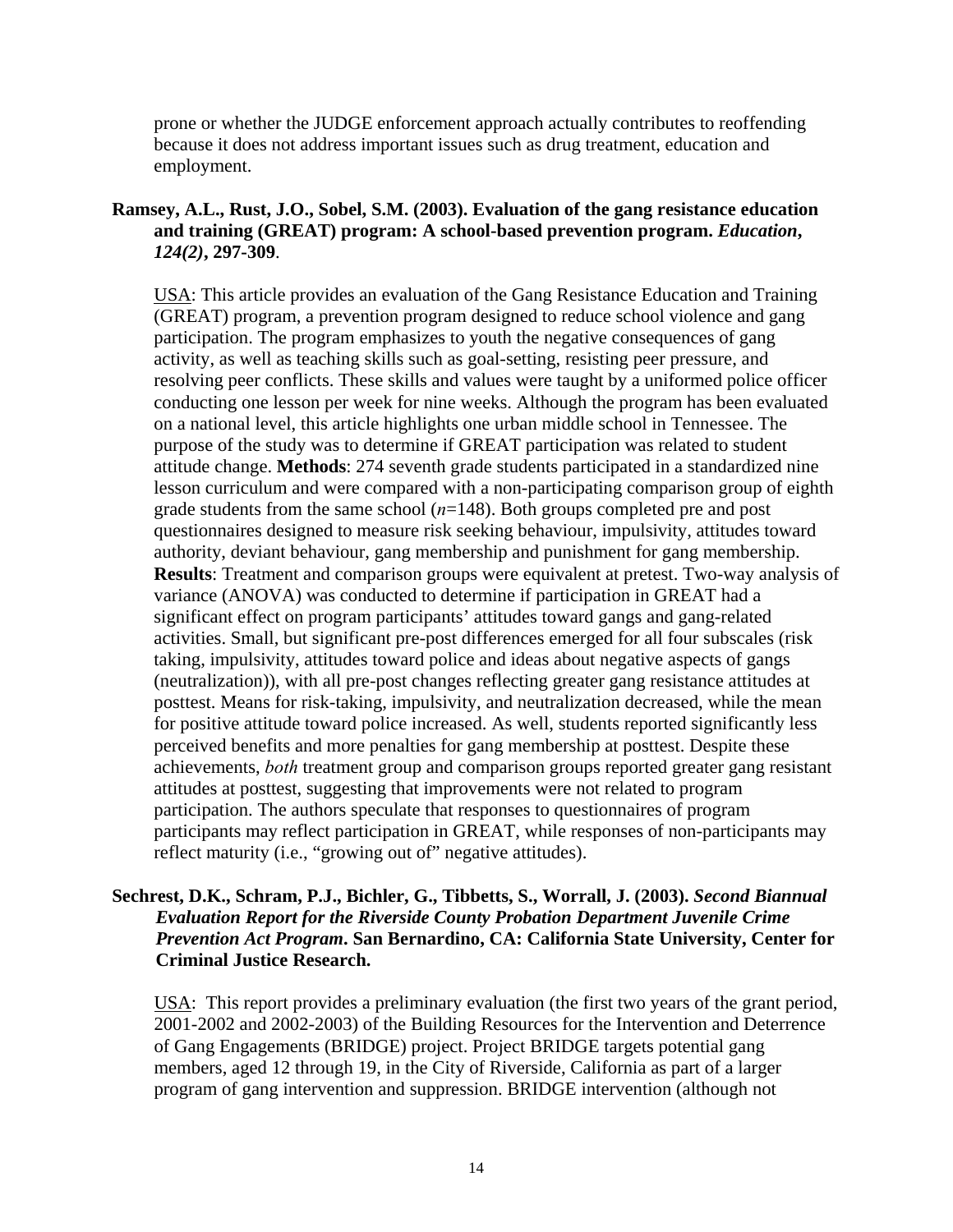consistent and unelaborated in the report) involves counselling related to gang issues, job training, and free enrolment in a driver training program. **Methods**: From 2001-2002, 33 youth were involved in BRIDGE, of which 28 were contacted by BRIDGE staff. In 2002- 2003, 60 youth were enrolled and 56 were contacted by BRIDGE staff. For both years, youth participants were predominantly Hispanic and male. Success of the program was measured by length of intervention contact with participants and arrest/gang criminal activity data from the City of Riverside. **Results:** In 2001-2002, length of contact with clients ranged from 30 minutes to about sixteen hours per year. Almost half (12 of 28 contact youth) had seven hours of contact or less for the year. In 2002-2003, almost 30 percent (18 of 60 enrolled) had less than 12 hours of contact for the year. Pre-post comparisons indicated that arrests increased from pre-enrolment (43 arrests) to postenrollment (59 arrests). Minutes spent with each youth was unrelated their reoffending. The authors speculate that this relation is likely due to a self-selection bias, with lower-risk youth selectively participating more than higher risk youth. Program evaluators have recommended that BRIDGE be low priority for continued funding, given the low number of youths enrolled and high cost per youth. In the meantime, recommendations include: better scheduling to make contact hours with youth more equitable (as currently, low-risk youth are receiving disproportionately more contact), and focusing on program aspects that appear to prevent recidivism (although these are unproven at this time).

#### **Spergel, I.A. (1986). The violent gang problem in Chicago: A local community approach.**  *Social Service Review, 60***, 94-131.**

USA: This article provides an outcome evaluation of a pilot gang violence reduction program, Crisis Intervention Services Project (CRISP), in operation between October 1983 and July 1984. CRISP comprised: crisis intervention and mediation with youth gangs; intensive work with individual gang youth; mobilization of neighbourhood groups to deal with gang problems; and development of an advisory group of citywide citizens to oversee and continue the project, and facilitate communication between participating groups and agencies. Approximately 20 gangs, mostly Hispanic, existed within the target area, a Chicago neighbourhood (population  $= 70,000$ ) with an extremely high homicide rate and the highest intensity of gang violence in the city of Chicago. **Methods**: Change in gang crime was assessed over time using comparable months before, during and after the CRISP project period. The target area was compared with a non-targeted, control area matched on socio-demographic and physical characteristics, as well as police procedures. The main source of data was monthly summary reports of gang incidents from the Chicago Police Department (comprised of Part I offences such as homicide, robbery, aggravated assault, and aggravated battery, and Part II offences such as simple assault, simple battery, intimidation, gang recruitment, and unlawful use of a weapon). Time periods of comparison varied, however, in general, data from eight to ten months before the project period were compared with data collected during the program. **Results**: There was a significant reduction in the rate of increase of violent gang crimes in the target area, as the rate of increase in the non-target area (from 43 to 124 incidents) was nearly two and a half times greater than the increase in the target area (from 64 to 109). The project had no effect on gang homicide patterns in both target and non-target areas. The *severity* of reported gang crime decreased in the target area, while the non-targeted area showed an increase in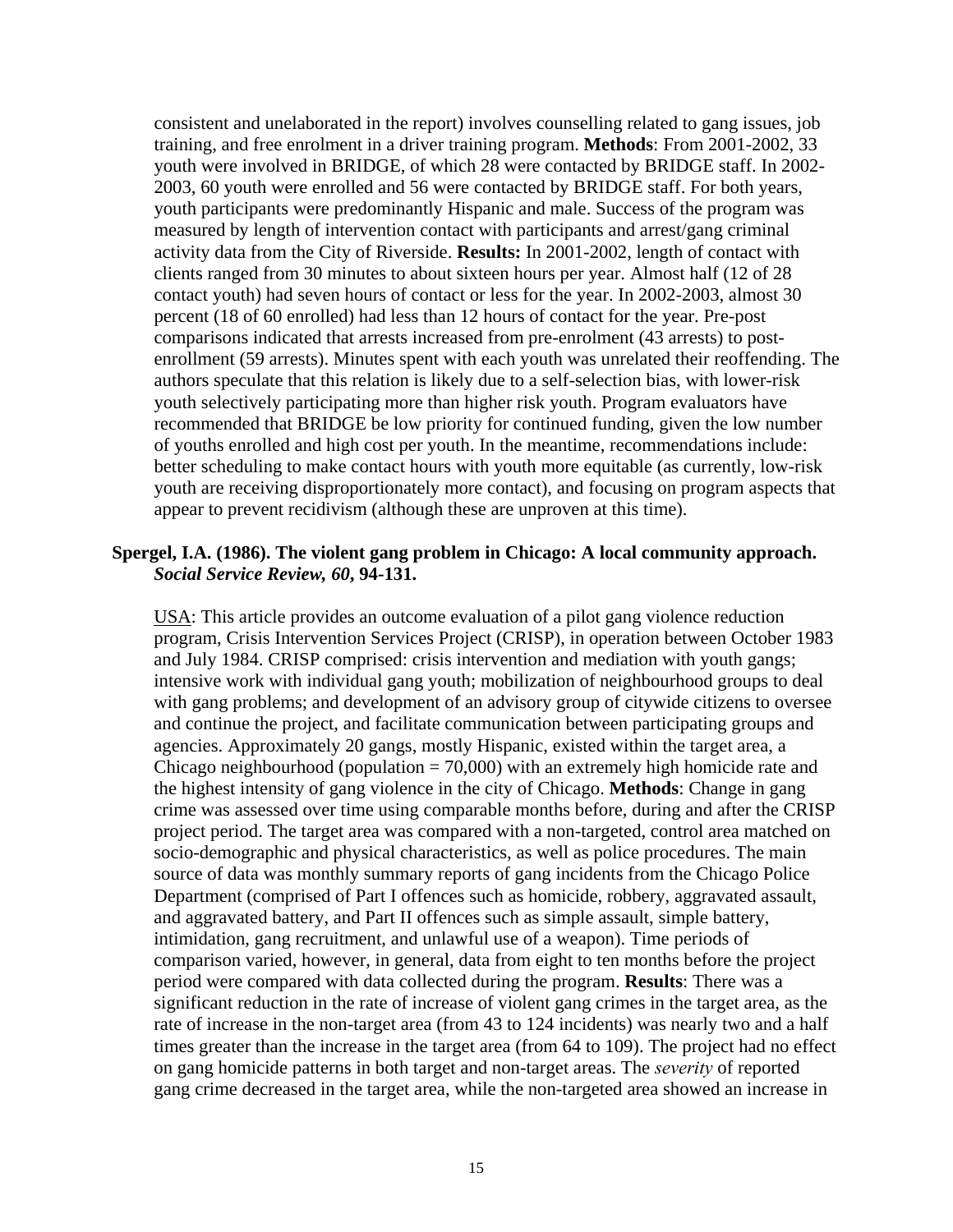the severity of gang crimes. Part I crimes (specifically aggravated assault and battery) significantly decreased in the target area, particularly for juveniles, however, the pattern of Part II (less violent) crimes showed little change. In fact, Part II gang crimes increased slightly in the target area, particularly for adults. Specific services – individual and family counselling, surveillance, opportunities provision, and legal assistance - were provided for a small subgroup (*n*=26) of serious juvenile offenders, however these services had no effect on subsequent delinquency when the sub-group was compared to a comparison group (*n*=32). Overall, the project achieved modestly positive results despite limitations of parttime staff and relatively short (ten month) duration.

#### **Spergel, I.A. & Grossman, S.F. (1997). The little village project: A community approach to the gang problem**. *Social work, 42***(5***)***, 456-470.**

USA: This article provides a detailed summary of both a process and outcome evaluation of the Little Village Gang Violence Reduction Project (GVRP). The project consists of the following interrelated strategies: community mobilization, opportunities provision, social intervention, suppression, organizational change and development, and targeting. Over four years, the program targeted approximately 200 youths from two gangs in Little Village accounting for 70% of Little Village's serious gang violence. A team of police officers, probation officers, community youth workers, and representatives from several independent local organizations were employed to collaboratively infiltrate gangs and reduce gangviolence. **Methods**: Data from interviews of three cohorts of youths (n=194) entering the program, police data, court data, and detention data were collected. Data gathered during the project were compared with data gathered during a three-year pre-project period, and with two control groups obtained through arrests of non-targeted youths at program entry. **Results**: Although only preliminary data were available, results appeared to be consistently positive, with analysis of 125 target youth over three years indicating that nearly all (98.4%) had contact with community youth workers, and many (36.8%) were contacted and sometimes arrested by project police. Smaller percentages were contacted by probation officers (10.4%) and community organizations (14.4%). Program participants experienced a relative reduction in gang crime (particularly violence) compared with two groups of controls (non-targeted gang youths receiving some services but not coordinated intensive service, and non-targeted youths from the same gangs). Crime patterns of program youths from pre-project to project period were also compared, controlling for age in a modified cohort analysis. Detailed results and comparisons are provided, however, the coordinated service group, compared with the two control groups, generally evidenced greater declines in gang-crime activity (self-report data and police reports) and greater declines in average arrests for both younger and older participants.

#### **Spergel, I.A. , Wa, K.M., Grossman, S., Jacob, A., Choi, S.E., Sosa, R.V., Barrios, E.M. & Spergel, A. (March, 2003).** *The Little Village Gang Violence Reduction Project in Chicago***. Chicago: University of Chicago, School of Social Service Administration.**

USA: This is the full evaluation report of the Gang Violence Reduction Project (GVRP) in Little Village, an inner-city area of Chicago experiencing a chronic gang-violence problem. GVRP employed community mobilization (integrating efforts of law enforcement with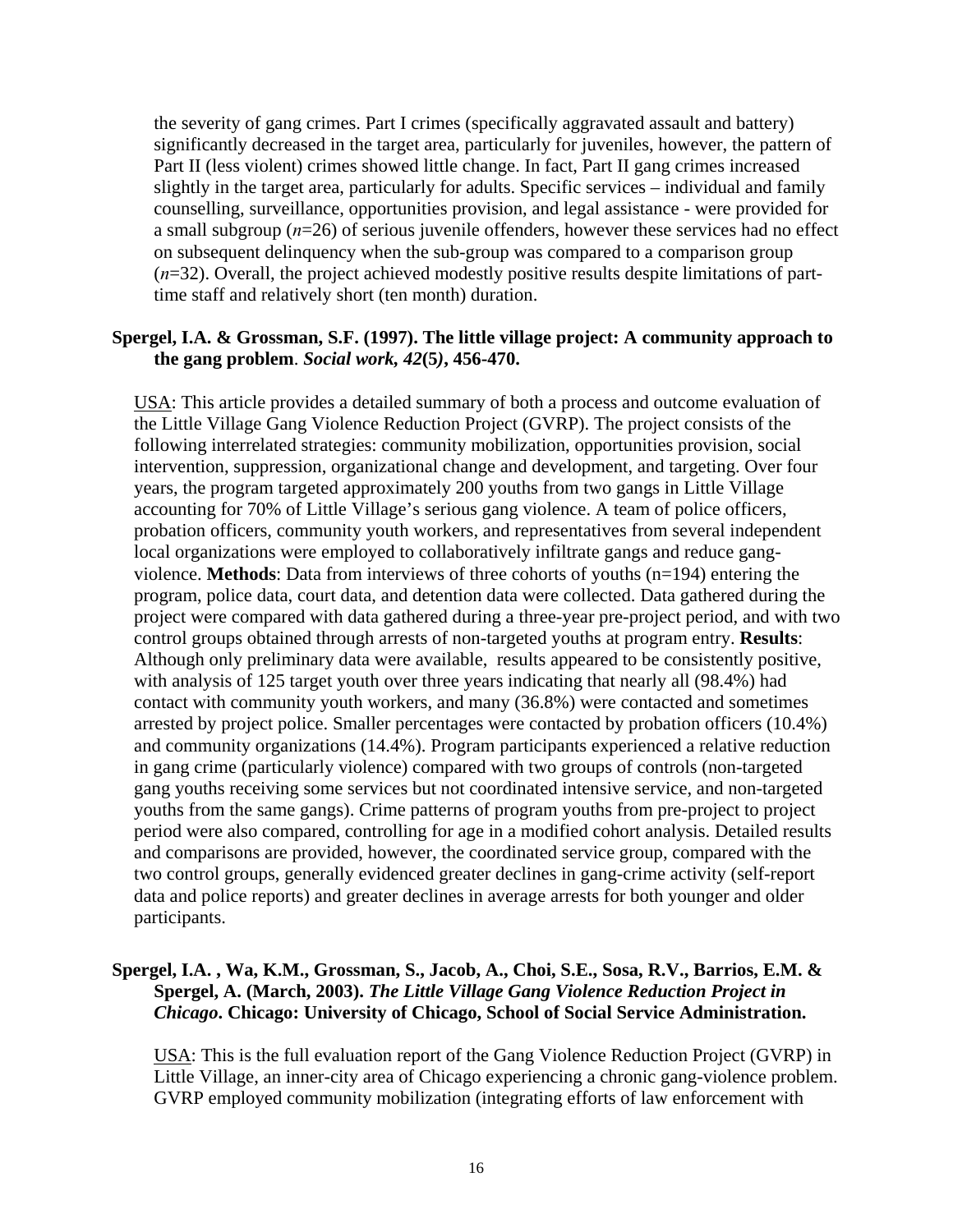those of local citizens), social intervention (youth outreach), provision of social opportunities (education and jobs), suppression (carried out by police and youth workers), and organizational change and development (changes in policies and procedures of organizations facilitating strategies). **Method**: Approximately 200 gang youth were targeted. 127 individual gang-youth interviews (over three annual time periods, representing a period of two years between time I and III), monthly activity reports to the Chicago Police Department, gang member surveys and self-reports, project worker summary reports, field observations, focus group findings, and police arrest and incident data were among methods used to assess program effectiveness. Relevant data gathered during the project were compared with data gathered during a three-year pre-project period, and with two control groups obtained through arrests of non-targeted youths at program entry. **Results**: All program youth were contacted by staff about four times per week, and highest-risk youth (17 and 18 year-olds) were provided with more contact. Based on worker-tracking data and impressions of workers, frequency, length of time, and intensity of services were not consistently related to gang activity. Rather, the nature of worker efforts (types of services and strategies) was a stronger predictor. Multivariate statistical procedures (logistic analysis) revealed that youth with more individual counselling were more likely to reduce their involvement in gang activities. Interviewed gang members reported size and cohesion, and between-gang fighting to be constant. Some younger youth indicated they were no longer active gang members at time III, however other younger youth progressed from peripheral member to core leadership at time III. Self-reported offence and arrests decreased significantly in frequency from time I to time III, and the best predictors of reduced offending was perception that probation officers were addressing the gang problem at Time I, youth spending more time with wives or girlfriends at Time I, youth being over 19 years of age, youth having a stronger connection between future occupational goals and expectations, fewer household/family crises at Time III, and the youth's perception that the gang was smaller at time III. Compared with control groups, violent crime arrests for target youth at all ages was significantly reduced. Overall, the project was effective in reducing certain types of crime among targeted hardcore gang youth, however, it was much less effective in influencing overall gang crime in the Little Village community as a whole.

#### **Stum, K. & Chu, M. (1999). Gang prevention and intervention in a rural town in California: At-risk youths and the Community Policing School Partnership Program**. *Journal of Gang Research***,** *7***, 1-12.**

USA: This article is a qualitative evaluation of a community policing school-partnership program that targeted at-risk youth (youth who have a high risk of gang involvement) and gang members in a California town. Volunteer police officers made daily visits to the school's campus attempting to positively interact with students and decrease negative perceptions of law enforcement. The town experienced a 300 percent increase in documented gang members and associates between 1993 and 1995, and identified 27 operational gangs. Students at the targeted school were generally low SES, at-risk or gang affiliated youth who had been referred by a school district following the recommendation by a school review board or at the request of parents. Students had either committed offences resulting in their suspension from mainstream school, or had fallen behind in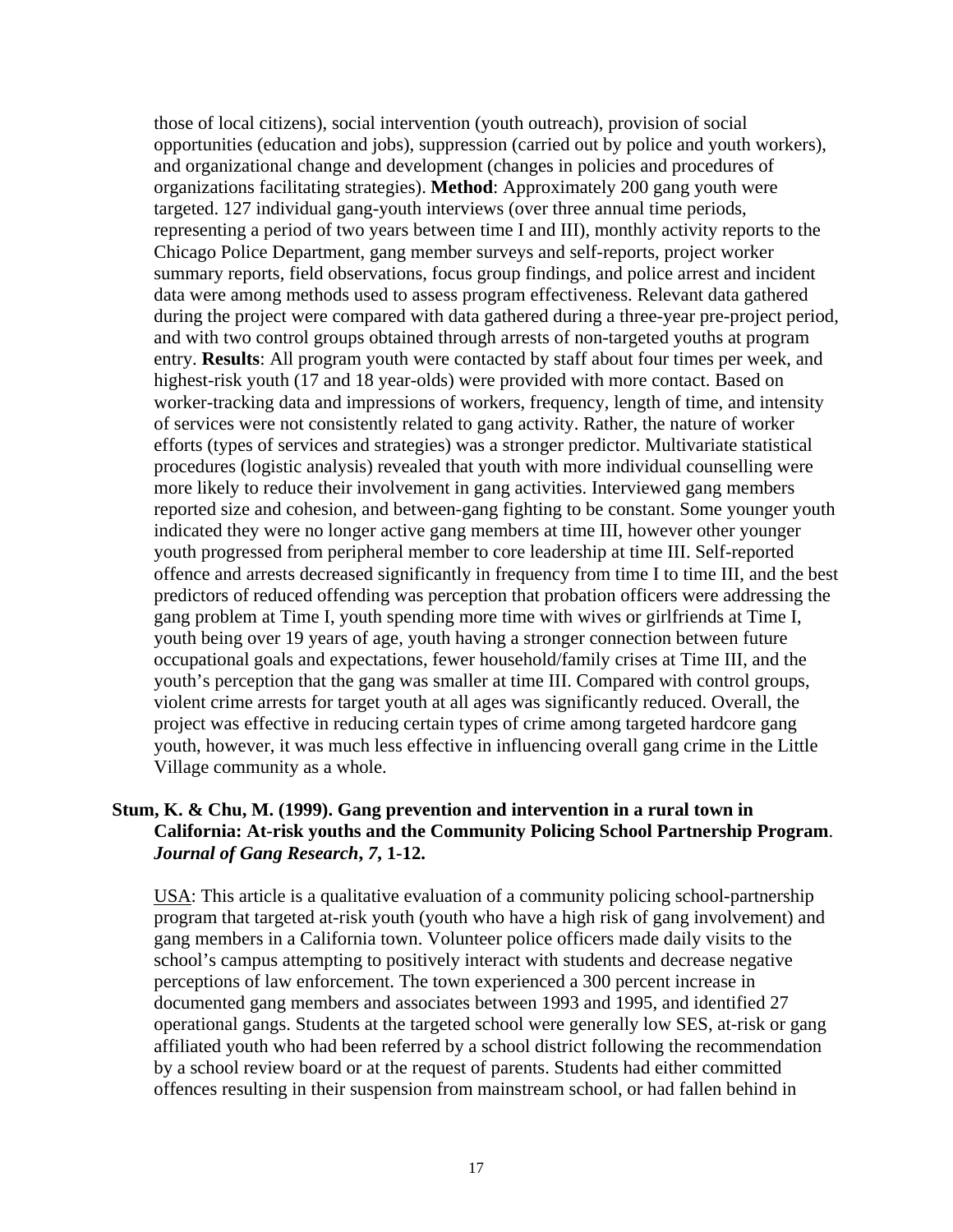credits at a mainstream school. **Methods:** 20 ethnically diverse students (aged 14 – 18) participated in nine 1-hour focus groups over a two and a half-week period. Almost onethird of students were gang members. Focus groups were conducted to gather information about perceptions of program effectiveness. **Results**: Participants did not perceive the school partnership program to be effective, with only two participants reporting seeing the police officer on campus. All students believed that the program fell short of its goal of promoting positive interactions between youths and law enforcement. Reasons for this were: 1) Youths had no knowledge of the program, 2) there was minimal or non-existent visual or positive physical interaction with the police officer and 3) youth were fearful of being identified by law enforcement as deviant because they attended that particular school.

#### **Thompson, D. & Jason, L. (1988). Street gangs and preventive intervention**. *Criminal Justice and Behaviour, 15***, 323-333.**

USA: This article reports the results of the preventive intervention program, BUILD (Broader Urban Involvement and Leadership Development). BUILD's mission was to channel individual gang members' talents and leadership abilities into more productive and socially acceptable activities. BUILD worked with 29 youth gangs on Chicago's North Side (25% of identified youth gangs in that city) and included two components: (a) prevention, focusing on identifying youth most likely to become involved with street gangs and providing alternative activities, and (b) remediation, a detached-worker program that targets identified members of the gangs within BUILD's service area. This evaluation focused on the preventive aspects of BUILD. **Methods**: Subjects were 117 eighth grade students (70 male, 45 female, 2 unknown) from six schools participating in BUILD, representing a cross-section of neighbourhoods served by the program. Subjects were identified as gang members, non-members, or at risk for gang membership by gang informants, teacher reports and BUILD staff members. In a quasi-experimental design, targeted youth were assigned to one of two levels of treatment (12 classroom sessions or a combination of classroom sessions and structured after-school activities) or to a notreatment control group. Classroom sessions consisted of: (a) presentations, movies, and structured discussions about gangs and consequences of gang involvement, peer pressure, and substance abuse in the gang context, (b) guest speakers (persons from ethnic-minority backgrounds who have succeeded in traditional society), (c) role-playing, written exercises, and values clarification. The structured after-school activities consisted of: organized sports clinics and competitions (often with youth from other neighbourhoods), vocational training, and social/recreational activities (i.e., pizza parties). **Results**: At the end of the school year, gang membership was determined by comparing participants' names with gang rosters from informants. The three groups (no treatment (*n*=43), classroom sessions (*n*=36), and both after-school and classroom sessions (*n*=38)) were compared. Data were grouped according to gang membership (member vs. non-member) and condition (control group versus experimental group). Four control and one experimental group youth (all males) joined gangs during the year. None of the combined after-school and classroom session group had joined gangs, however, when this group was separately compared with the control and class session groups, results did not approach statistical significance.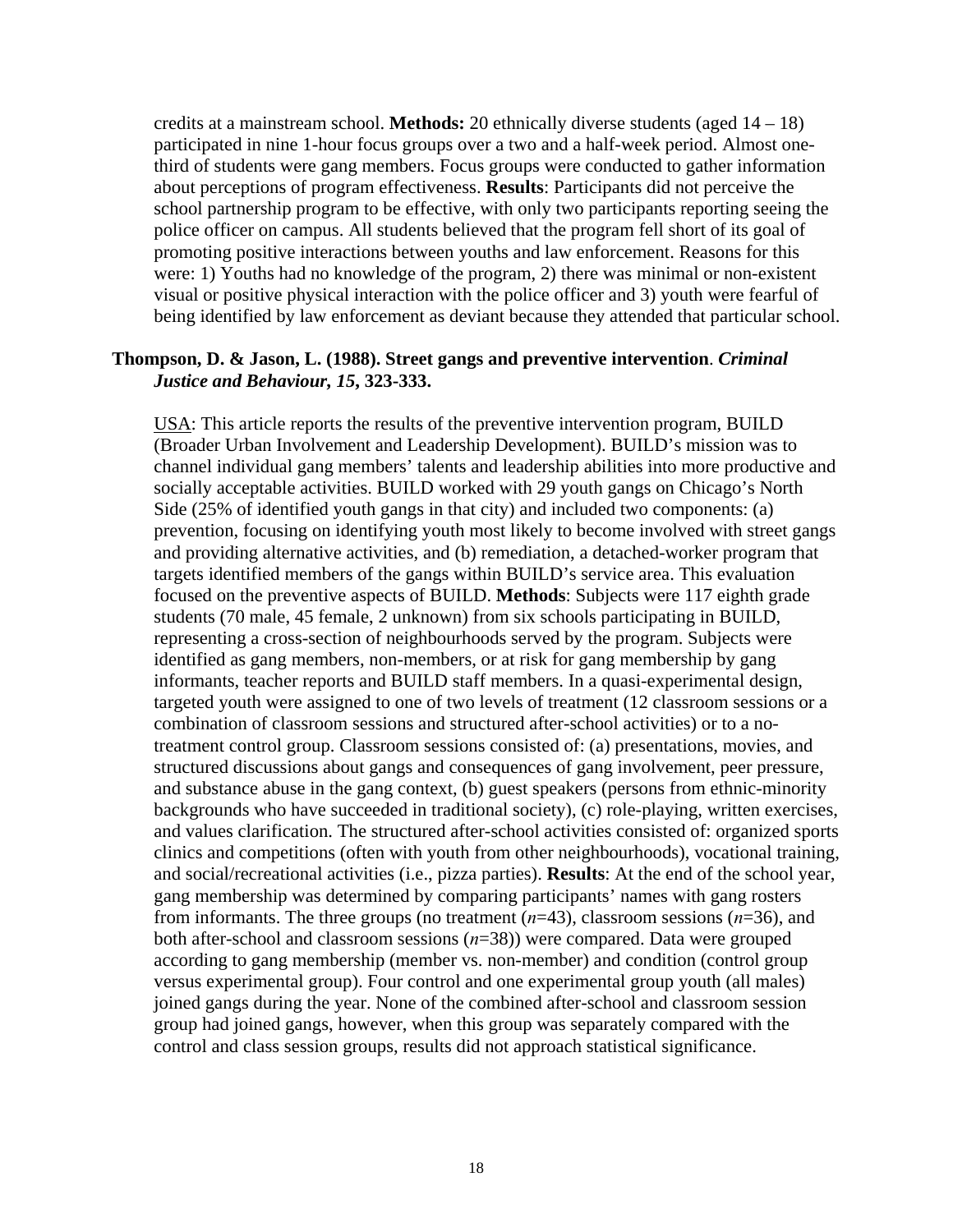#### **Thrasher, F.M. (1936). The Boys' Club and juvenile delinquency.** *American Journal of Sociology, 41***, 66-80.**

USA: This article provides an outcome evaluation of The Boys' Club, a community delinquency prevention program in New York City in place from 1928 until 1931. The program did not target gangs in particular, however, several youth receiving program services were known gang members. The program consisted of "club group" activities, or prosocial group activities run by adult leaders, which included recreation, club meetings, special events, sports, and vocational placement. **Methods**: Delinquency rates (determined by Children's Court Records) were examined in a study of 11,700 club members as well as for a representative sub-sample of 548 club members. Rates were compared with a control group, the nature of which was unspecified in the article. Case studies of an unspecified number of selected club members were also conducted. **Results**: Boys' club members, compared with non-served community youths (not the control group, but the overall youth population in community), were more likely to be either 'at-risk' for delinquency or have a higher rate of delinquency. Although data are difficult to interpret due to problems with record keeping, recorded monthly membership statistics indicated that the Club did not achieve more than 63% of its estimated 4000-youth service capacity for any month. Often, membership was only nominal for hundreds of participants, and this was not accounted for in the analyses. 18% of club-member offences were committed before the program, 28% were committed after a short membership period, and 61% were committed during a period of active affiliation with the club. Delinquent behaviour was significantly related to Club membership, and two year consecutive club members had a higher rate of delinquent behaviour than participants with inconsistent membership. Analyses with 548 club members, compared with controls (details of control group unspecified) showed that the delinquency rate for consistent club members was equivalent with that of controls. Limited information from case studies revealed the program had negligible impact upon its more high-risk members. The author concluded that null effects of the program might have largely been due to a lack of volunteer training and a lack of a comprehensive community approach (involving schools, police, families, and local organizations).

#### **Thurman, Q., Giazomazzi, A., Reisig, M. & Mueller, D. (1996). Community-based gang prevention and intervention: An evaluation of the neutral zone.** *Crime and Delinquency***,** *42***, 279-295.**

USA: This evaluation focuses on the implementation and short-term effectiveness of the Neutral Zone, a neutral place where at-risk youth were expected to congregate voluntarily during times and days of the week coinciding with high rates of criminal activity (between 10 pm and 2 am). Located in a local elementary school in a residential area of the city, the program provided youth with a wide range of activities (e.g., basketball, music, movies) and free food, counselling, and other services (e.g., job preparation). **Methods**: Data collection consisted of direct observation (four researchers observed the program over two weekends), focus group interviews (eight sessions conducted with 15 program staff and 55 youth in small groups of 6-12), and police data (weekend calls-for-service from the local police department). It was argued that if the Neutral Zone had no impact on crime, callsfor-service should increase significantly during the evening hours on Friday and Saturday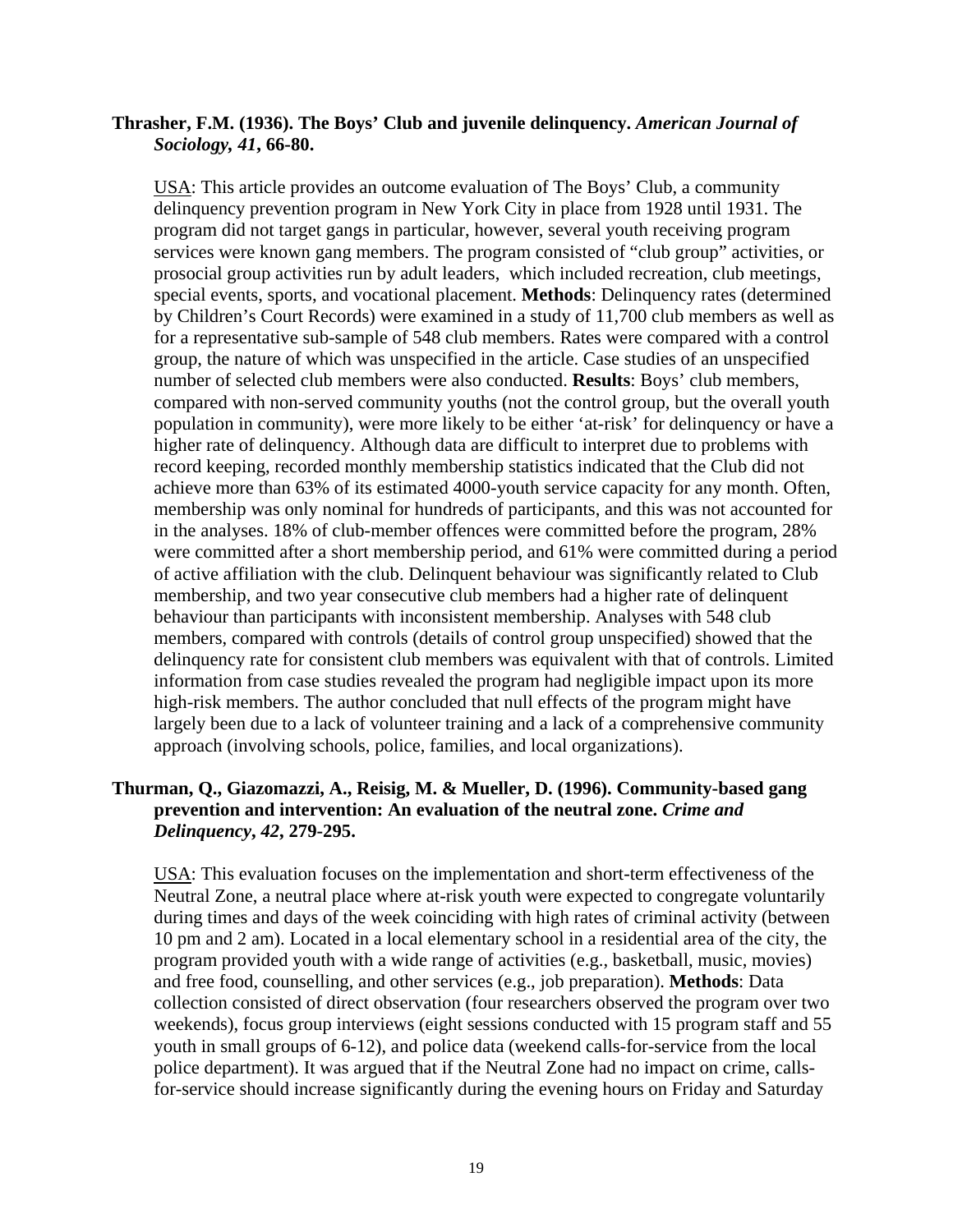through the early morning hours of Saturday and Sunday, respectively. No baseline data were available for pre-and post-program comparisons since the Neutral Zone was in operation approximately two years before the evaluation. **Results**: Direct observation methods suggested a positive environment for youth, and focus groups revealed that all participants reported the program to exceed their initial expectations and reported positive benefits such as appreciation for diverse social groups. However, participants unanimously reported that pressure to participate in gang activity was ignored rather than dealt with in the program. Police data indicated that there were significantly fewer calls-for-service during Neutral Zone hours compared with during the four-hour periods immediately prior to and following the program's operation.

#### **Torok, W. & Trump, K.S. (1994). Gang intervention: Police and school collaboration.** *FBI Law Enforcement Bulletin***,** *63(5)***, 13-18.**

USA: This evaluation reported results of the Cleveland, Ohio public school system's gang intervention program, a collaboration with the Cleveland Police Department during the school year of 1992-1993. A Youth Gang Unit, consisting of four school security officers and a unit coordinator, worked closely with the police gang squad to deter gang activity in schools across the city, serving 127 schools with over 73,000 students. Security officers visited schools throughout the day (400 gang-related school incidents were examined during the first year, over 1000 gang members were identified, and over 7000 staff were trained).The unit also taught intervention techniques to school staff, parents, students and youth service providers (specific techniques unelaborated). Unit officers prioritized investigations, mediated disputes between students, and attempted to dispel gang-related rumours within schools. As well, they made anti-gang presentations in classrooms and assemblies, networked community-wide to develop programs designed to reduce gang activity, and coordinated resources for at-risk and gang-involved youth. **Methods**: no details were provided, however, frequency of court filings and school gang-related incidents were compared between the pre-program (1991-1992 school year) and program (1992-1993 school year) periods. **Results**: Within the Cleveland Police Youth/Gang Unit, juvenile court filings decreased by 15 percent comparing the program-period with the year prior. Public schools experienced a 39 percent reduction in school gang-related incidents during the 1992-1993 school year, compared with the 1991-1992 school year.

#### **Torres, D.M. (1978).** *Gang Violence Reduction Project first evaluation report. November 1976 – September 1977***. Sacramento, CA: Department of the Youth Authority.**

USA: This report is an evaluation of the first operation period (November 1976 – September 1977) of the Gang Violence Reduction Project, a gang intervention program using community organization, crisis intervention and conflict resolution. Program objectives were to reduce gang-related crime by ten percent in one year in the East Los Angeles unincorporated area, by mitigating gang feuds, and providing gang members with positive/prosocial activities. In order to implement these strategies, ten leaders from seven gangs were hired as "consultants" who, together with Youth Authority staff, developed strategies to reduce inter-gang antagonization. Gang consultants then went into the community and created a forum (which served as a place for gang members to communicate concerns) with the hope of resolving or reducing inter-gang conflicts. Gang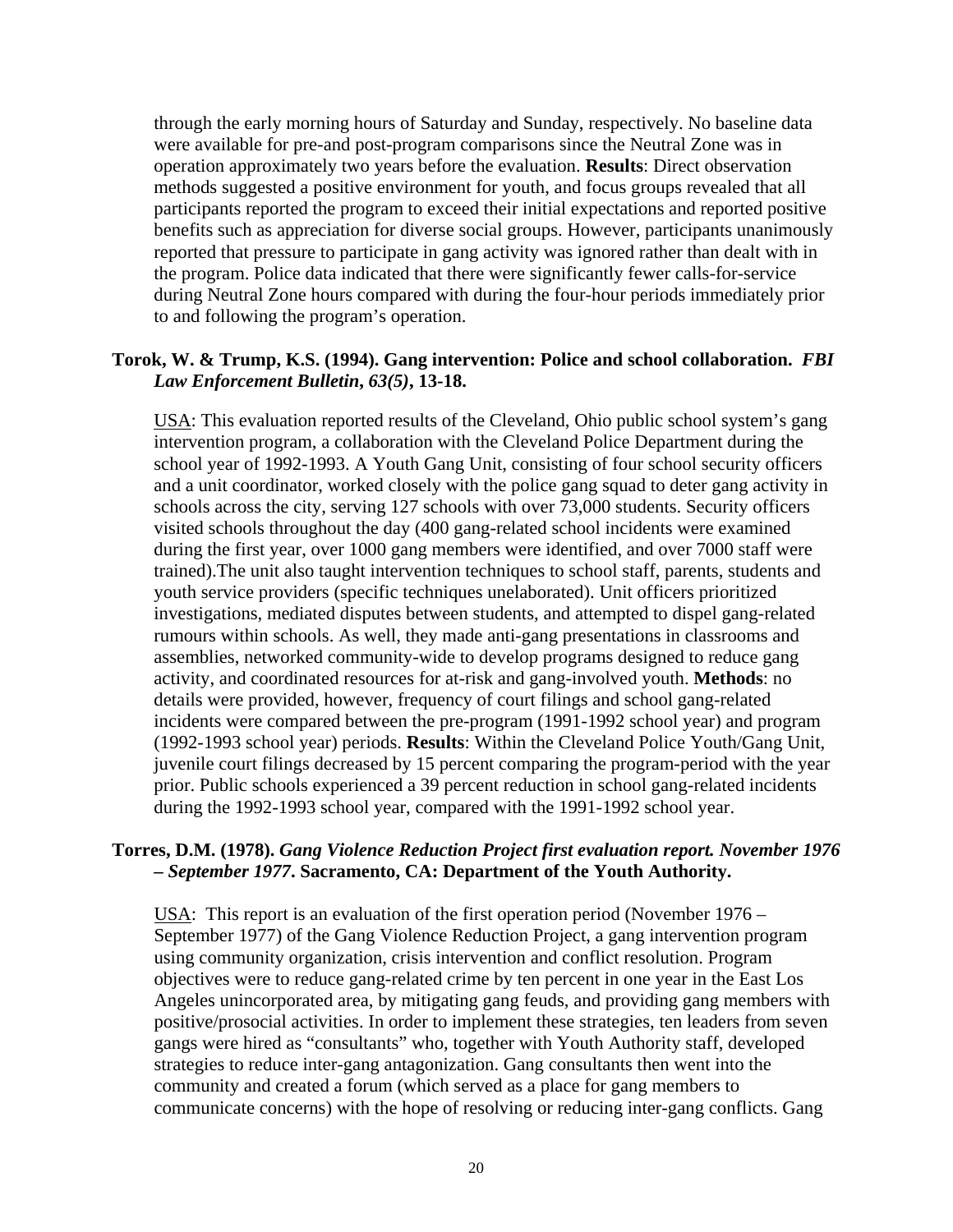consultants organized these forums to work for positive goals in the community. **Method**: Homicide and overall violent crime rates among gangs in the East Los Angeles area were analyzed. **Results**: By September 1977, each of the seven gangs working with the project had begun to form gang associations with the intent of involving gang members in positive activities (recreational, business ventures, sports, etc.). One major feud was resolved, and two additional peace agreements between rival gangs were resolved. A key turning point occurred when a training session was held for gang consultants to help them form the trust they needed between each other. Unhappy with the trainer's suggestions, they united together to draw up a list of "common-ground" beliefs. It is theorized that their rejecting the trainer gave them a common ground and a common goal to work toward together. Target area gang-related homicides decreased by 15%, and between-gang homicides decreased by 60% over the first eleven months of the project's operation. Despite this, gang-related violent incidents continued to increase slightly. Non-violent crimes were not examined due to lack of adequate data. As well, no systematic study of changes in selforientation of gang members was undertaken, however, the authors observed that there were no significant changes in gang members' orientation except for the adoption of peace as a value.

### **Torres, D.M. (1980).** *Gang Violence Reduction Project evaluation report: Third funding period. June 1978 – June 1979.* **Sacramento, CA: California Department of the Youth Authority.**

USA: A third evaluation of the Gang Violence Reduction Project, a large-scale intervention that worked with seven of 18 rival/feuding gangs in the target area of unincorporated East Los Angeles. This third funding period differed from the first and second in that only the most powerful and influential area gangs were targeted. The goal of GVRP was to hire gang leaders as consultants to work with project staff in community organizing, crisis intervention, and conflict resolution. Consultants' function was to promote the project's goal of peace in their gangs, and to organize gang associations to work for positive goals in the community. It was hoped that through consultants, leaders from each gang neighbourhood could be brought together as representatives to a forum where feuds could be discussed and mitigated. As well, the project aimed to provide recreational activities that involved members from one or several gangs. Community involvement projects provided learning experiences and activities for gang members. Program goals were to reduce gang homicides to six or less, and reduce violent incidents to 163 or less during a 12-month period. **Methods**: A participant observer took part in the majority of program activities, and reported on effectiveness of implementation. Police/court data were examined to determine trends in gang-related homicides and violent incidents. **Results**: The participant observer reported that project activities (such as conflict resolution and sports activities) were effective for reducing between-gang conflict, concluding that a major community involvement project (building and completion of handball courts in the neighbourhood park) was particularly successful. Program goals were achieved, as gang-related homicides were reduced to two and violent incidents to 133. Trends were examined for the time period preceding the project's operation (through first, second and third funding periods). Pre-intervention, trends for gang-related homicides and violent incidents had been rising sharply, but dropped and levelled off at a lower rate during the program. Between-gang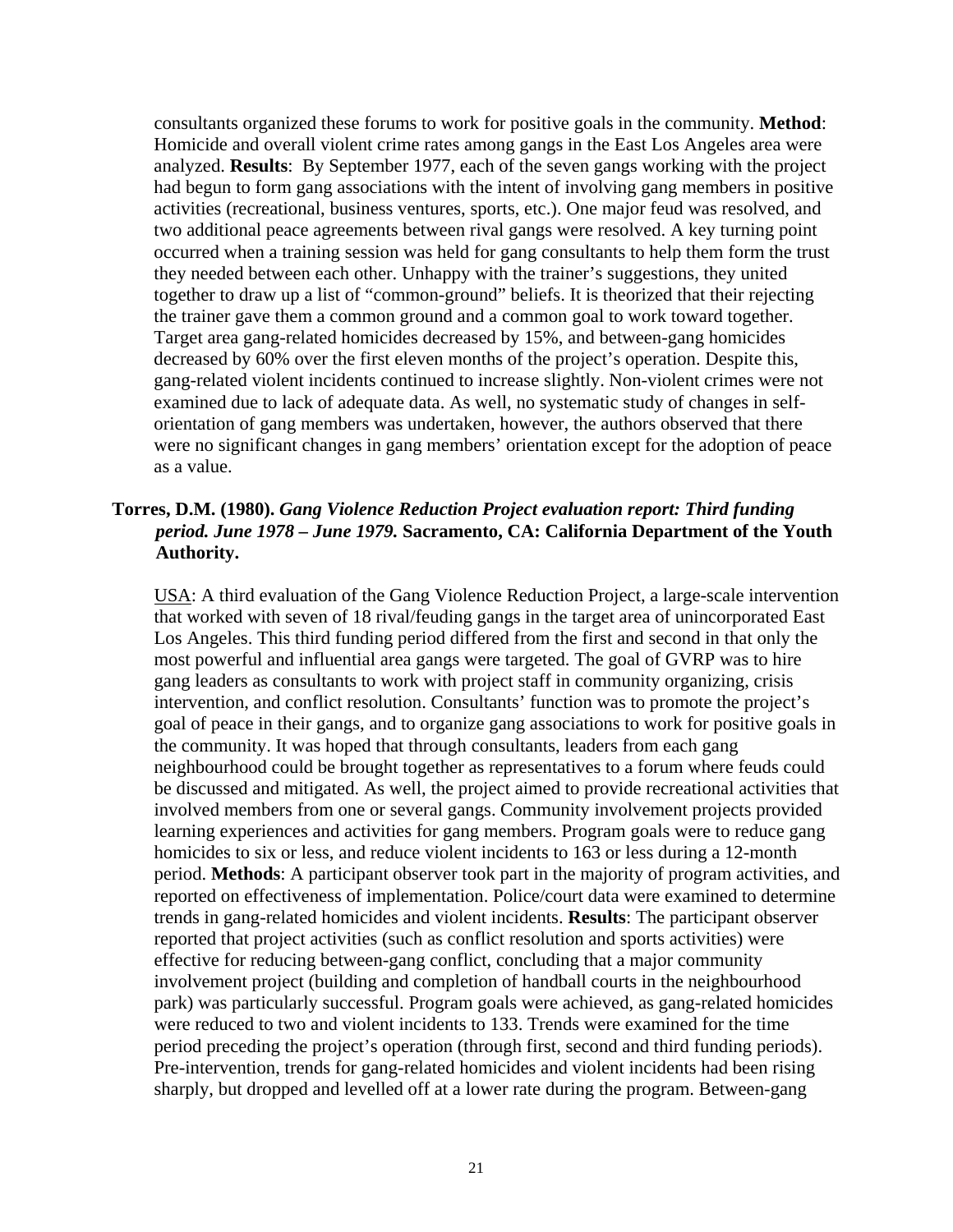violent incidents showed a strong decline, reaching a low plateau in January-June 1975, during the first funding period. Violent incidents of non-targeted gangs did not decrease. Rather, incidents remained somewhat variable with an overall increase evident.

## **Wassenberg, P., Dorman, L.G., McGahey, L.A., Syrcle, J. & Bass, B. (2002).** *An impact evaluation of juvenile probation projects in Christian, Peoria, and Winnebago Counties***. Springfield, Illinois: University of Illinois at Springfield, Center for Legal Studies.**

USA: Building Resources for the Intervention and Deterrence of Gang Engagements (BRIDGES), an anti-gang program, was offered to Peoria County Anti-Gang and Drug Abuse Unit (AGDAU) probationers and other juvenile probationers. The AGDAU participants were already undergoing a special probation program designed to reduce gangrelated behaviour, consisting of intensive monitoring and surveillance, counselling, substance-abuse treatment, and community or public service. AGDAU participants and others attended BRIDGES once a week (75 minute session) for 12 weeks. Sessions consisted of religious leaders and probation officers speaking with participants about gang issues. **Methods**: 118 participants (aged 12 to 18, 80% male and 60% African American) were evaluated (24 remained in the program, 50 successfully completed, 44 unsuccessfully discharged). A sample of 67 participants who completed the program was tracked to determine the program's impact on number of arrests for new offences. Qualitative and quantitative methods were used, including interviews with staff, participants' file information, focus groups with participants and parents, and post-release criminal arrest data. **Results**: Lack of data from the drug treatment provider and an inability to secure a comparison group limited results. Participants who successfully completed the program were more likely to (a) remain in school, (b) be female, (c) be older at time of first offence, (d) have less prior offences and a shorter probation term and (e) have a lesser history of mental health problems. Twenty-eight of the 67 participants who completed the program were charged with new offences after discharge from AGDAU, with one-third of these having at least one offence against a person. Fifteen of these 28 participants were incarcerated as a result of their new offences. Observers of the BRIDGES program reported low participation, participants appearing bored and uninterested, and concerns about accuracy of material presented. Evaluators' recommendations include: increased communication between all segments of the juvenile justice system in terms of understanding AGDAU, revamping BRIDGES and making it a separate program, noninclusive of AGDAU participants, to minimize participants' contact with gang-involved youth.

#### **Williams, K., Curry, G.D., & Cohen, M.I. (2002). Gang prevention programs for female adolescents: An evaluation. In W.L. Reed & S.H. Decker (Eds.),** *Responding to gangs: Evaluation and research***, (pp.225-263). Washington, DC: U.S. Department of Justice, Office of Justice Programs.**

USA: This article is an evaluation of three youth gang and drug intervention programs for females primarily from minority groups (average  $age = 14$ ). Programs took place in Boston (primarily for African American girls living in public housing developments), Colorado (primarily for at-risk Mexican-American youth) and Seattle (primarily for adjudicated and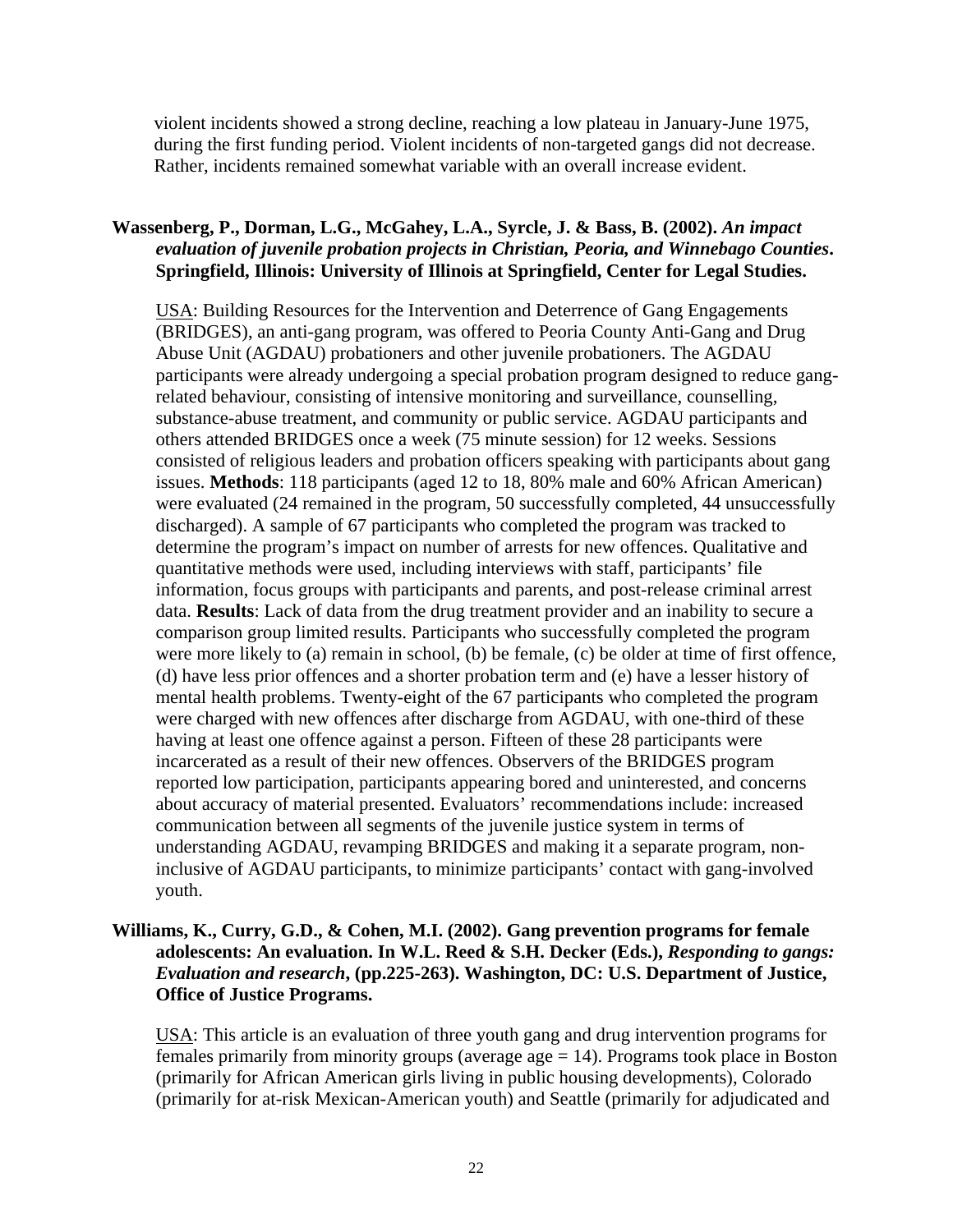pre-adjudicated adolescent females). Depending on the location, the program consisted of some combination of: recreational, personal growth and support group services, mediation and conflict resolution, cultural awareness training, and self-esteem enhancement. **Methods**: A process evaluation addressed the design, implementation, operation and community context of the three projects. Data sources included proposals and quarterly reports, project-developed material, interviews with project staff and knowledgeable community leaders, as well as direct observation of project activities during site visits. An outcome evaluation addressed pre-post and control group differences in school performance, delinquency and self-esteem. **Results**: All three programs experienced problems with implementation, such as staff turnover, lack of transportation for participants, lack of parental involvement/participation, problems implementing activities, participant recruitment/retention problems, inadequate site facilities, and inadequate local evaluations. Due to data collection problems in Boston and Seattle (finding female gang members to interview was difficult, as program numbers were low or few actual gang members were served), only findings from Colorado were reported. Program and control groups did not differ on important pre-test comparison variables (age, self-reported gang membership, ethnicity, household structure, and school status). Length of program participation averaged 8 months (ranging from 1.3 months to 20 months). Post-program, participants reported significantly less delinquency (e.g., property damage, stealing, running away), and the gap in academic standing was narrowed and no longer significant between participants and controls (with controls reporting significantly higher grades at pre-test). No between-group self-esteem differences were found at posttest.

#### **Woodson, R.L. (1981).** *A summons to life: Mediating structures and the prevention of youth crime***. Chicago: University of Chicago Press**.

 USA: This book provides a descriptive case study of House of Umoja, a community-based gang program that began operating in Philadelphia in the 1970s. House of Umoja was a unique grassroots program initiated by community residents David and Falaka Fattah. It consisted of a residential and non-residential program for gang and other delinquent youths, providing a refuge from life on the streets, while assisting target youth through a program including educational and career development, employment assistance, and individual counselling. The program was based on an idea of 'extended family'- treating community youth as if they were part of one family. **Methods**: With no formal design, this evaluation consisted of the author's observations, consultations and work with members of the House of Umoja organization. Case-study and observation-recording methods included note-taking, interviews, and informal focus groups with facilitators and participants. Philadelphia gang homicide rates were also examined. **Results**: House of Umoja instigated an organized gang summit in 1974. This summit drew 500 members from 75% of the city's gangs, and no gang members died during a resulting 60-day truce. The author concluded that the truce and other House of Umoja activities were instrumental in reducing gang homicides in Philadelphia from an average of 39 per year in 1973 to six per year in 1976, and to only one in 1977. Since no controlled evaluation was conducted, it is possible that part of this reduction was due to other gang programs running concurrently in the city.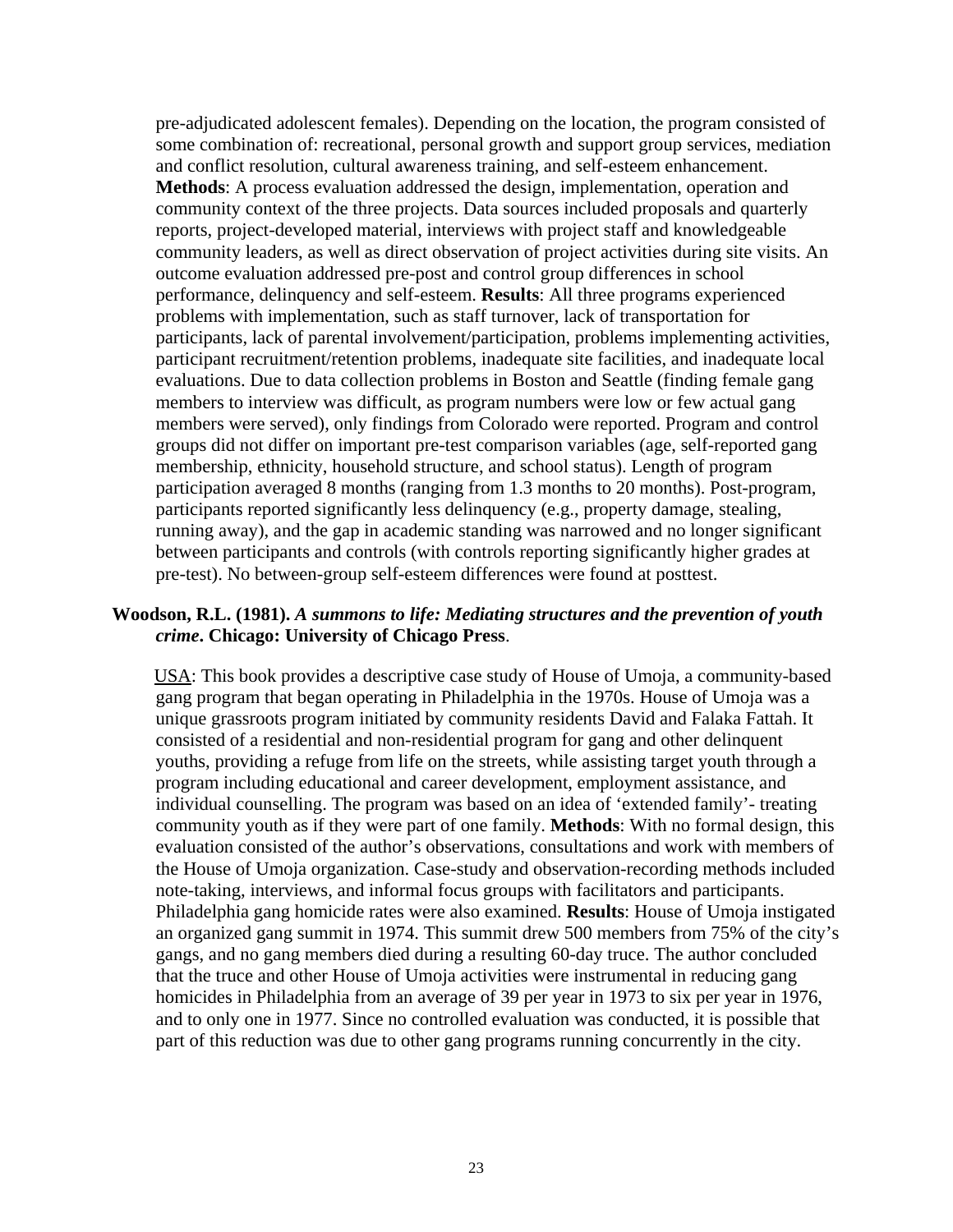# **AUTHOR INDEX**

<span id="page-25-0"></span>

| Chicago Youth Development Project  7 |  |
|--------------------------------------|--|
|                                      |  |
|                                      |  |
|                                      |  |
|                                      |  |
|                                      |  |
|                                      |  |
|                                      |  |
|                                      |  |
|                                      |  |
|                                      |  |
|                                      |  |
|                                      |  |
|                                      |  |
|                                      |  |
|                                      |  |
|                                      |  |
|                                      |  |
|                                      |  |
|                                      |  |
|                                      |  |
|                                      |  |
|                                      |  |

| $\dots 25$ |
|------------|
|            |
|            |
|            |
|            |
|            |
|            |
|            |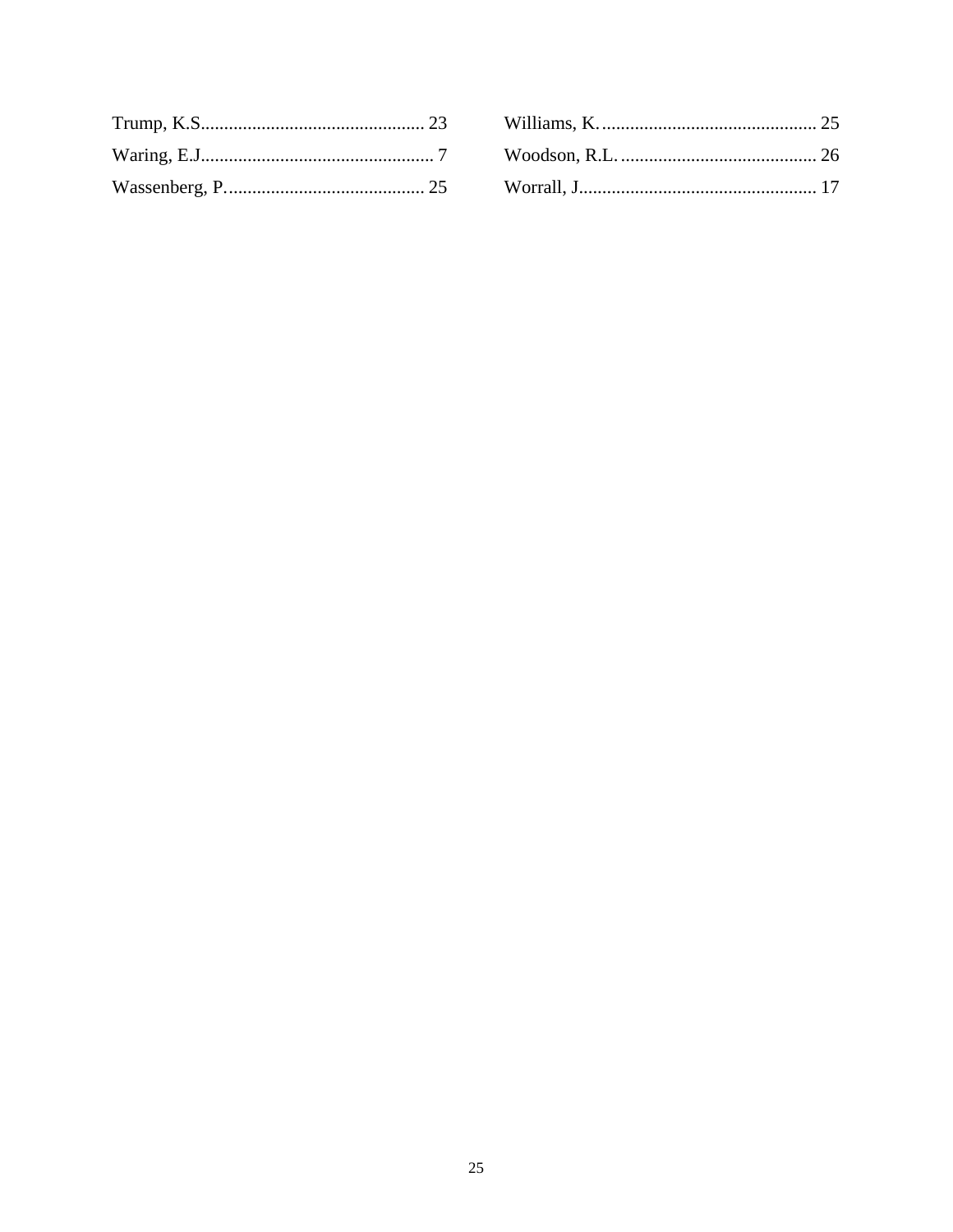#### **METHODOLOGY INDEX**

<span id="page-27-0"></span>All definitions in this section are taken from the following sources:

Babbie, E. (2001). *The practice of social research* (9<sup>th</sup> ed.). Belmont, CA: Wadsworth.

Isaac, S. & Michael, W.B. (1995). *Handbook in research and evaluation: For education and the behavioral sciences* (3<sup>rd</sup> ed.). San Diego, CA: Educational and Industrial Testing Services.

**Quasi-Experimental Study** (criteria): designs that approximate the conditions of a true experiment in a setting which does not allow the control and/or manipulation of all relevant variables (Isaac & Michael, 1995). These quasi-experimental designs are characterized by a lack of random assignment of subjects to experimental and control groups.

 Esbensen (2001) Fritsch et al. (1999) Goldstein & Glick (1994) Ramsey et al. (2003) Spergel (1986) Spergel et al. (2003) Thompson & Jason (1988) Thrasher (1936) Williams et al. (2002) **Between Subjects (only) Design**  Esbensen & Osgood (1999) Thompson & Jason (1988) **Within Subjects Design** Braga et al. (2001). Esbensen (2001) Klein (1969) Klein (1971) Miller (1962) Ramsey et al. (2003) Sechrest et al. (2003) Spergel (1986) Spergel et al. (2003)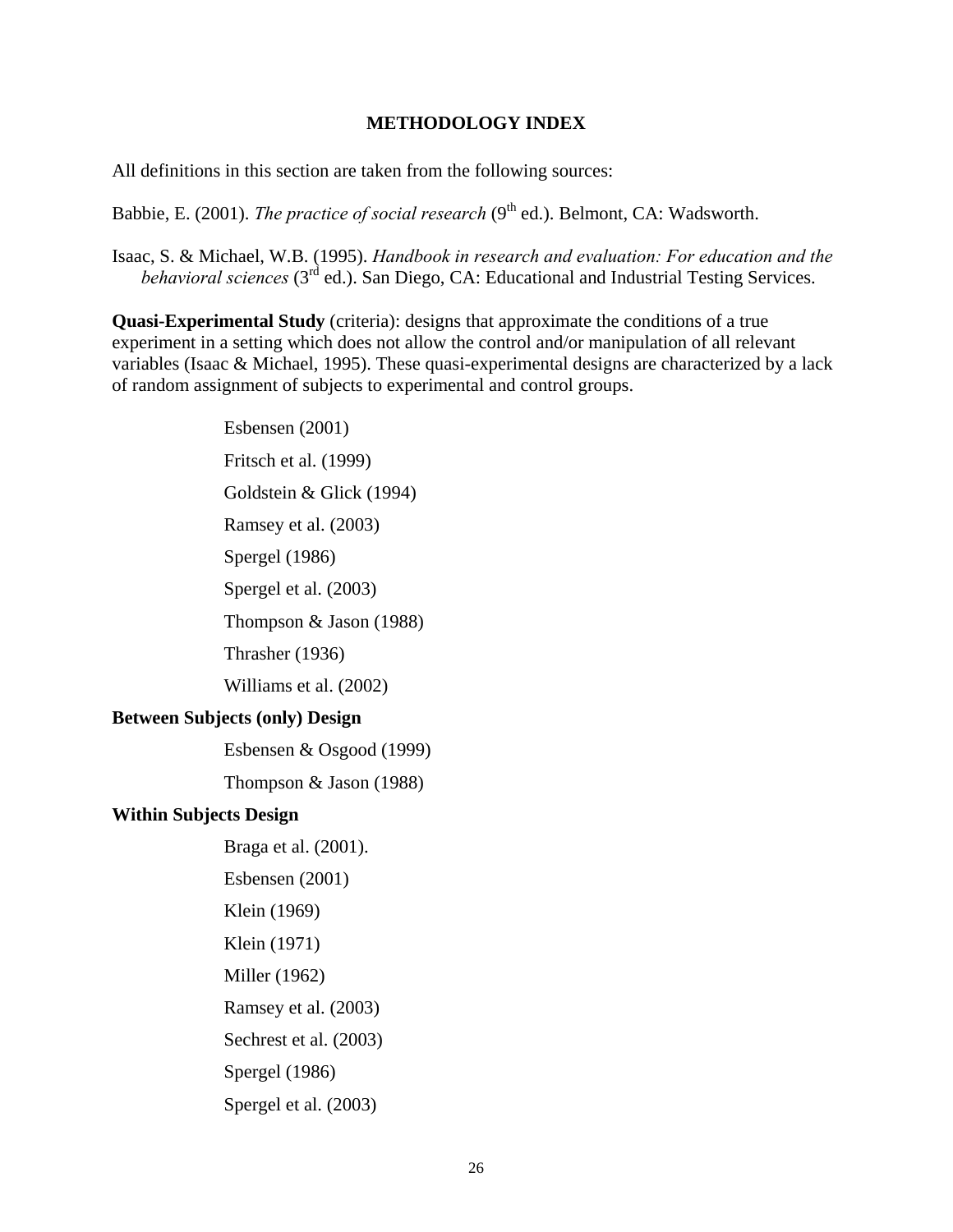Thrasher (1936) Wassenberg et al. (2002) Williams et al. (2002)

#### **Comparison Group/Geographic Area**

 Esbensen (2001) Esbensen & Osgood (1999) Fritsch et al. (1999) Goldstein & Glick (1994) Miller (1962) Ramsey et al. (2003) Spergel (1986) Spergel et al. (2003) Thompson & Jason (1988) Thrasher (1936) Williams et al. (2002)

#### **Cross-sectional Study**

 Caplan et al. (1967) Esbensen (2001) Esbensen & Osgood (1999) Stum & Chu  $(1999)$  – qualitative evaluation Thurman et al. (1996)

#### **Longitudinal Study**

 Braga et al. (2001) Esbensen (2001) Hagenbucher (2003) Kent & Smith (1995) Klein (1969) Meltzer (2002) Miller (1962) Pennell & Melton (2002) Ramsey et al. (2003)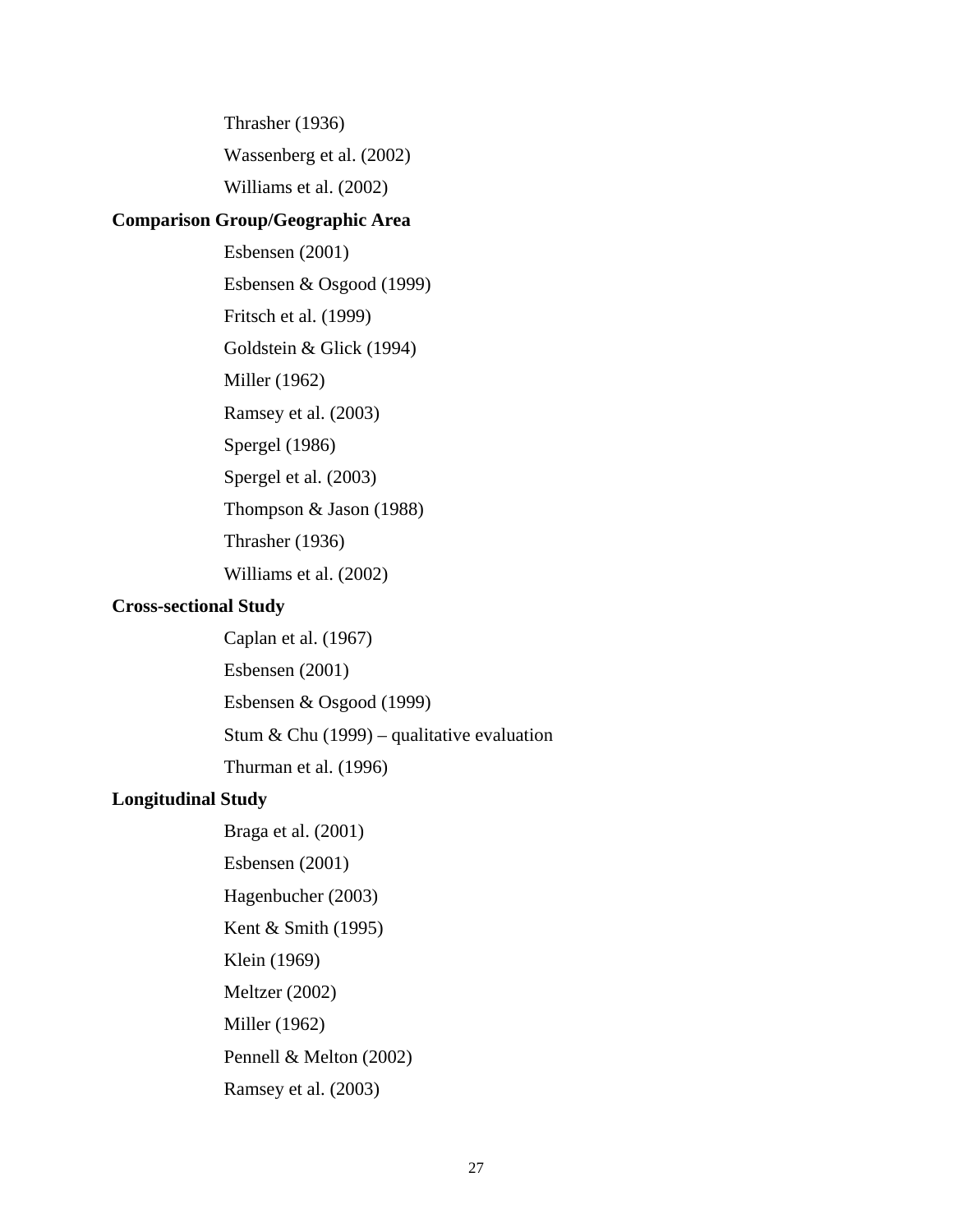Sechrest et al. (2003) Spergel (1986) Spergel et al. (2003) Thompson & Jason (1988) Thrasher (1936) Torok & Trump (1994) Torres (1978) Torres (1980) Wassenberg et al. (2002) Williams et al. (2002)

#### **Self-report Questionnaire**

 Goldstein & Glick (1994) Meltzer (2002) Ramsey et al. (2003) Spergel et al. (2003)

**Field Observation** (Criteria): Researchers, streetworkers or social workers recorded personal qualitative observations of program activity, or completed previously designed check-lists to rate program activity in the field (Babbie, 2001).

> Caplan et al. (1967). Gandy (1959) Goldstein & Glick (1994) Klein (1969) Klein (1971) Miller (1962) Spergel et al. (2003) Thurman et al. (1996) Torres (1980) Wassenberg et al. (2002) Williams et al. (2002) Woodson (1981)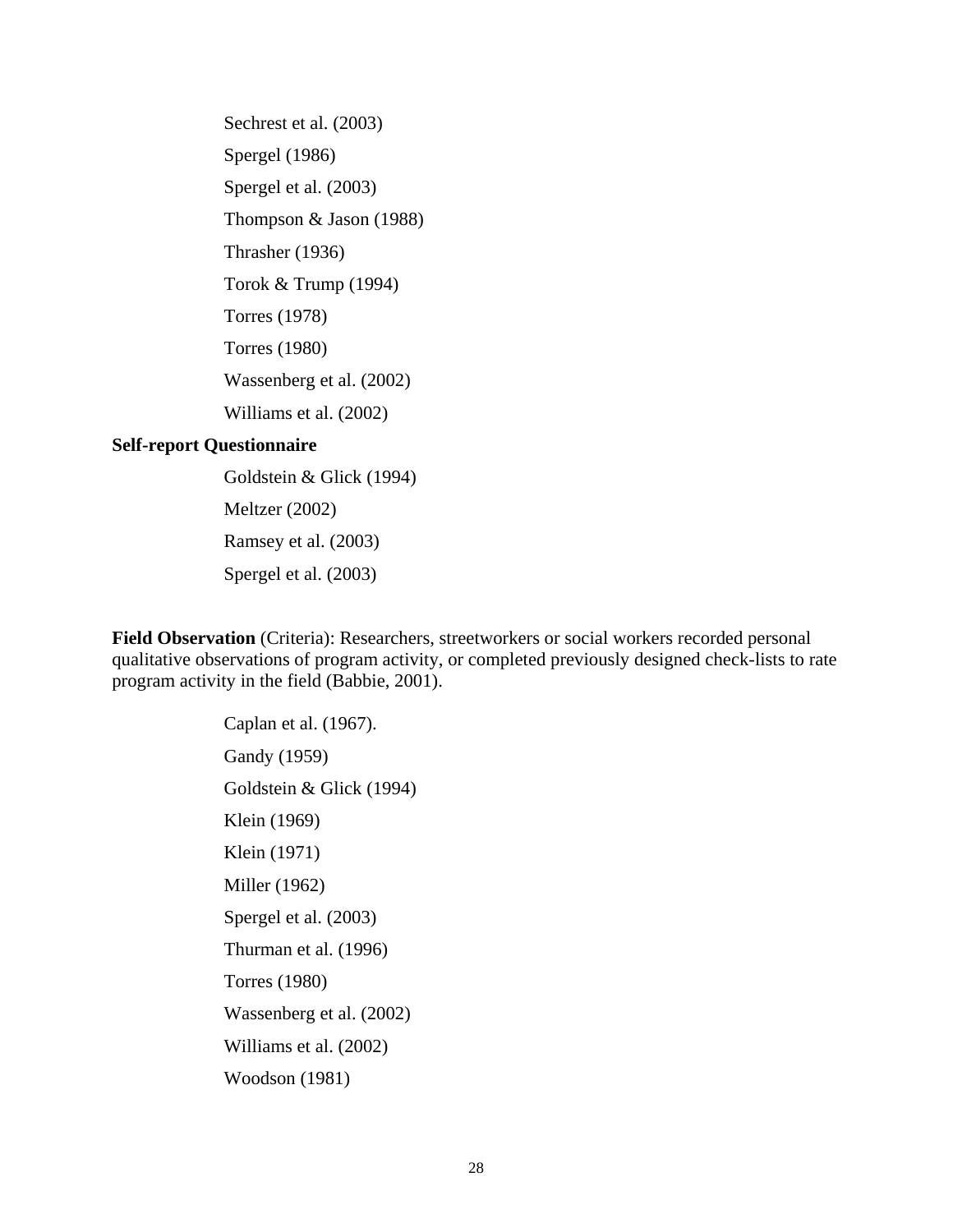**Process Evaluation** (Definition): An evaluation that attempts to identify defects in the procedural design or implementation of the program (Isaac & Michael, 1995).

> Esbensen (2001) Klein (1969) Pennell & Melton (2002) Sechrest et al. (2003) Stum & Chu (1999) Torres (1978) Torres (1980) Wassenberg et al. (2002) Williams et al. (2002)

**Qualitative Study** (Definition): The nonnumerical examination and interpretation of observations, for the purpose of discovering underlying meanings and patterns of relationships (Babbie, 2001).

> Spergel et al. (2003) Stum & Chu (1999) Thurman et al. (1996) Wassenberg et al. (2002) Woodson (1981)

**Interview Study** (Criteria): Any or all of gang members, comparison participants, parents or teachers were interviewed by researchers.

> Derezotes (1995) Spergel et al. (2003) Stum & Chu (1999) Thurman et al. (1996) Wassenberg et al. (2002) Williams et al. (2002) Woodson (1981)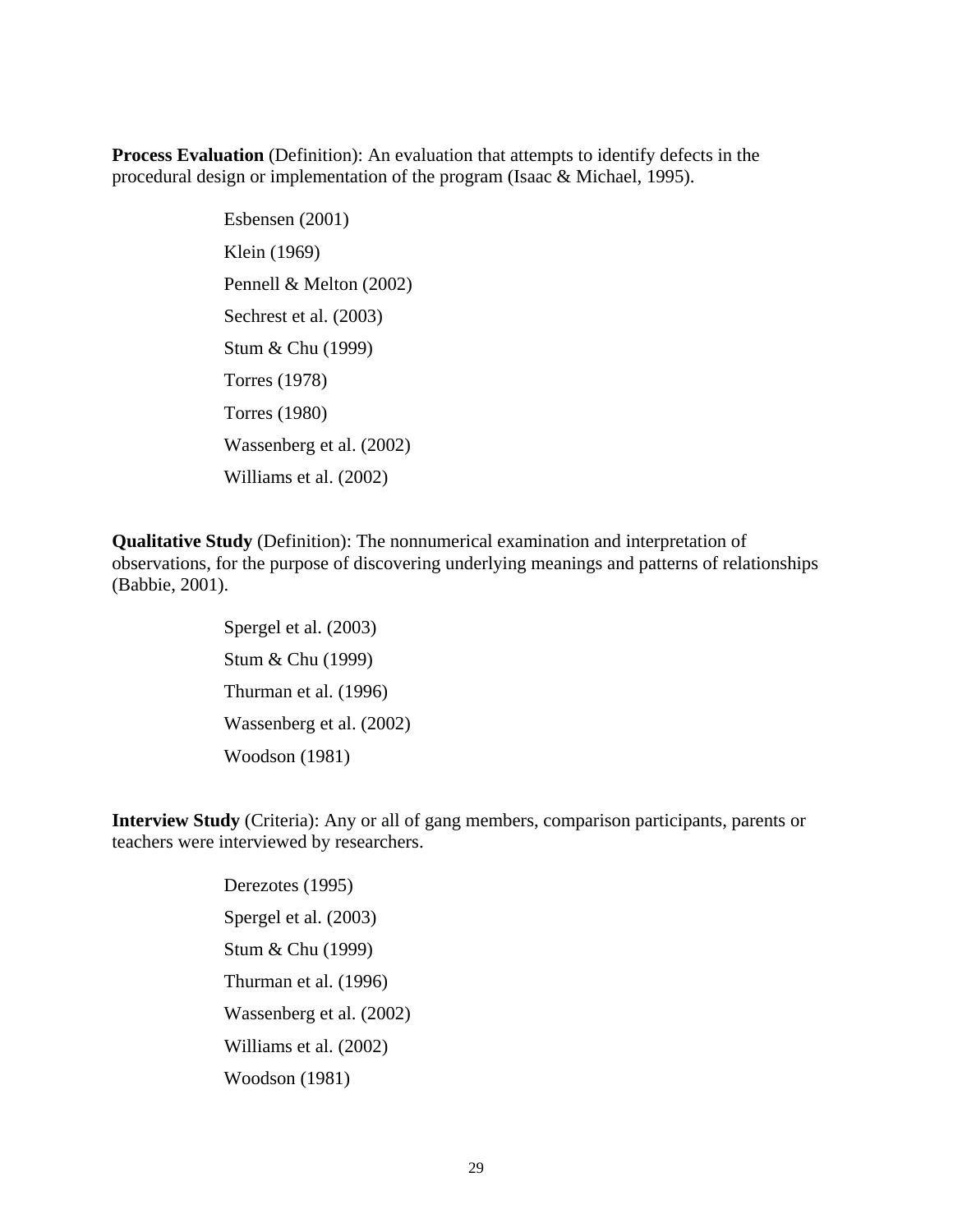**Focus Group Study** (Definition): A group of participants interviewed together, prompting a discussion (Babbie, 2001).

> Spergel et al. (2003) Stum & Chu (1999) Thurman et al. (1996) Wassenberg et al. (2002) Woodson (1981)

# **Case Study**

 Thrasher (1936) Woodson (1981)